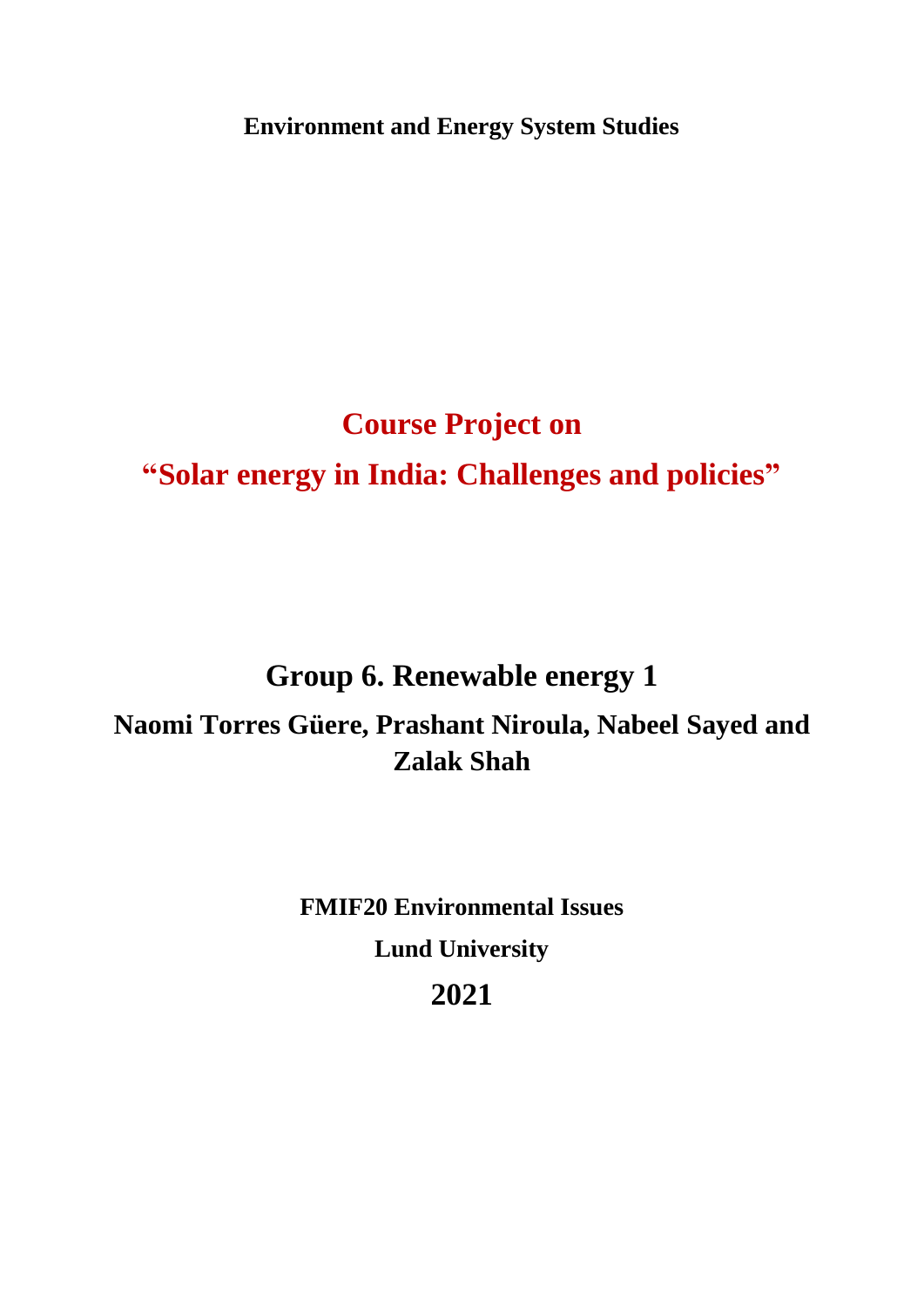## **Abstract**

India's electricity demand has doubled in the last ten years; however, its carbon power capacity has also doubled. This paper focuses on one of India's main problems: the use of coal, which is the cause of most of the carbon dioxide emissions. Throughout the paper we analyse both the challenges and future prospects for solar energy in India. We base our research on the analysis of solar energy policies in India, the demerits of solar energy, among others. We find that India's dependence on coal is due to the following factors: current policies regarding solar energy, housing infrastructure, economic inequality, etc. Within the paper we have also proposed a series of measures that India can adopt so that the existing energy demand is covered with solar energy.

**Keywords:** *India, coal, solar energy, power sector, energy, renewable energy, policies.*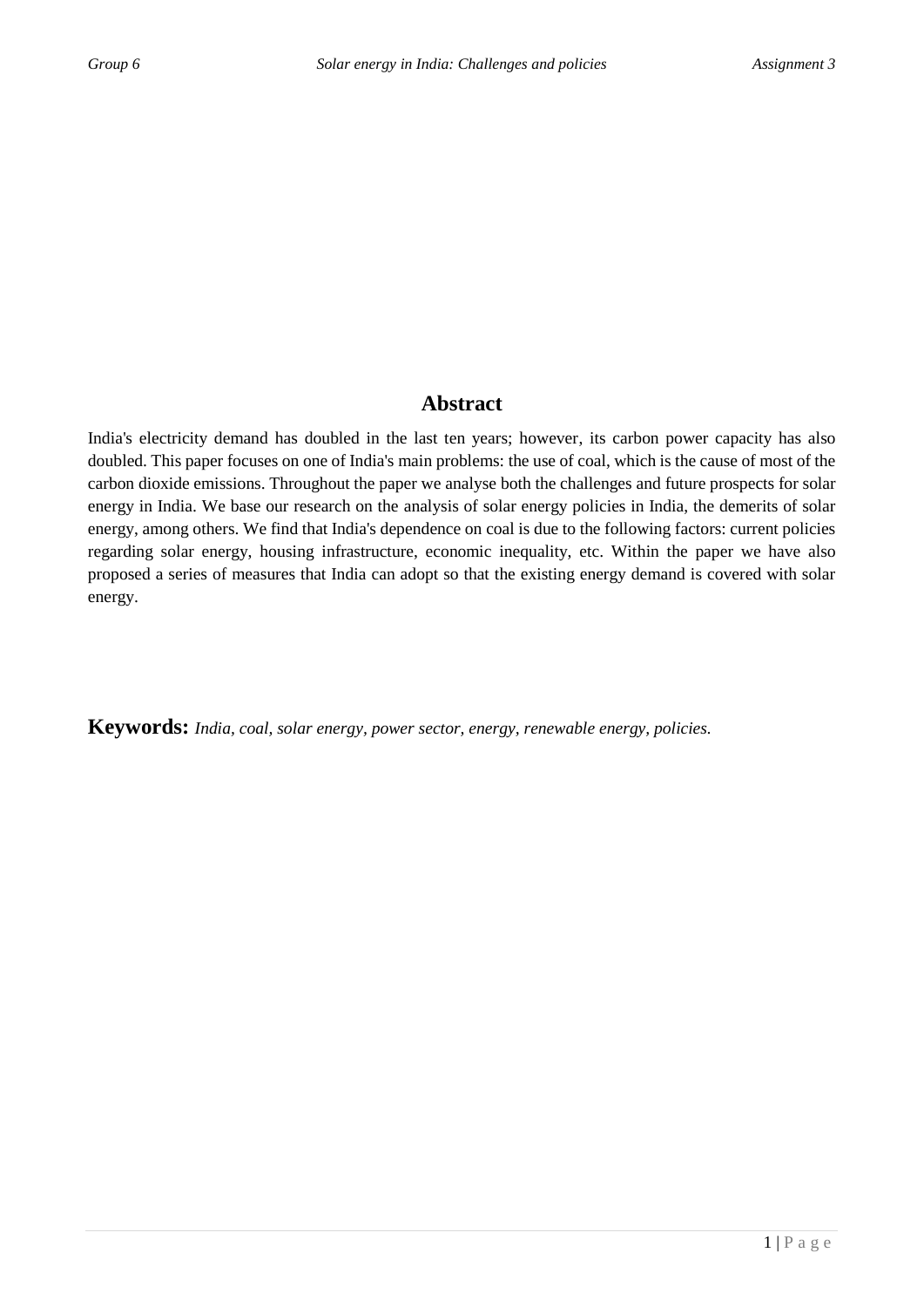## **Content**

| 5. |  |
|----|--|
|    |  |
|    |  |
|    |  |
|    |  |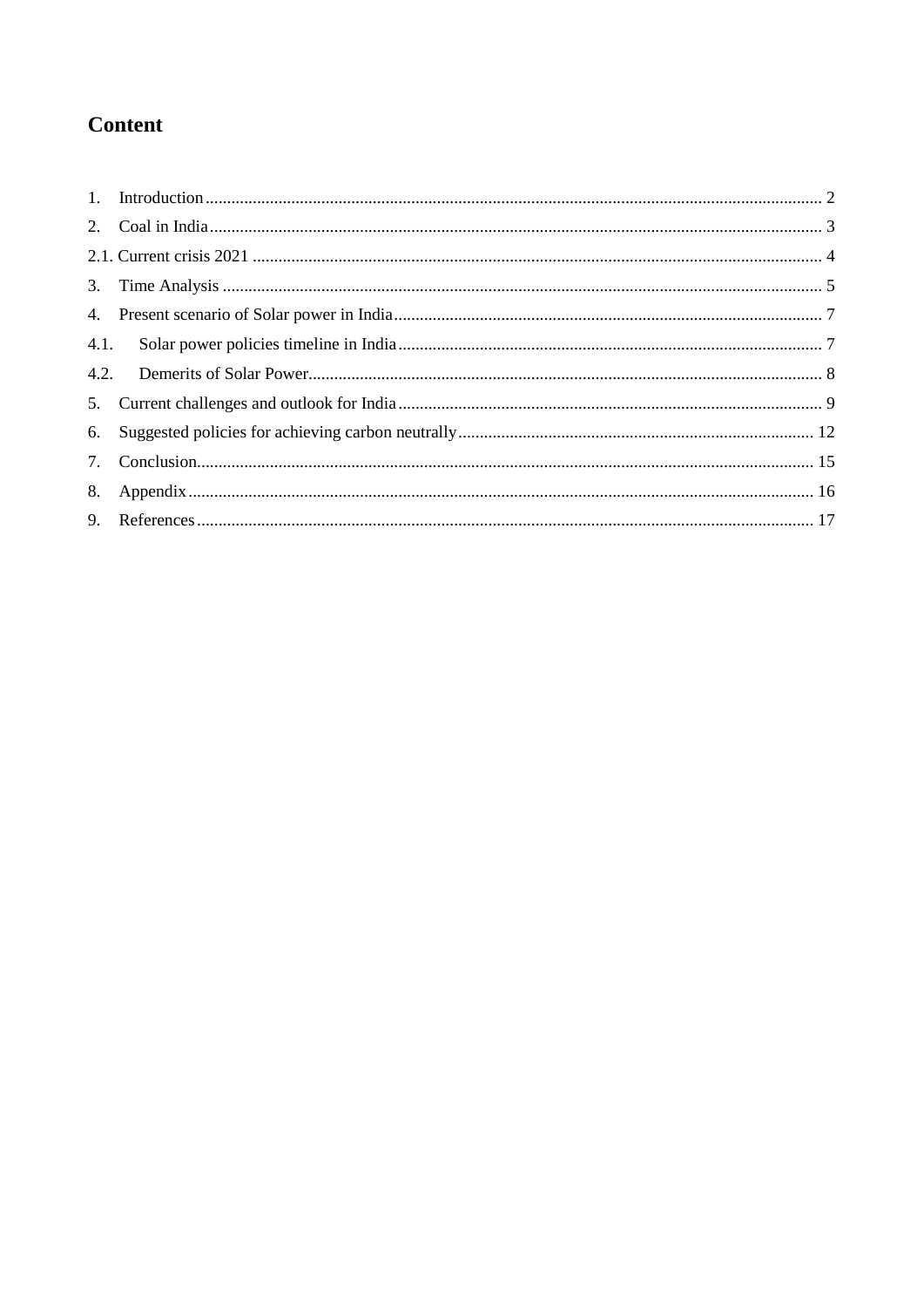## **List of Figures**

| Figure 3. Breakdown of renewable energy sources for the last decade, (Elavarasan et al., 2020: p.74433) 5 |  |
|-----------------------------------------------------------------------------------------------------------|--|
|                                                                                                           |  |
|                                                                                                           |  |

## **List of Tables**

[Table 1. Energy storage size forecast for renewable in India \(India Smart Grid Forum, 2019, p. xx\)............](#page-13-0) 11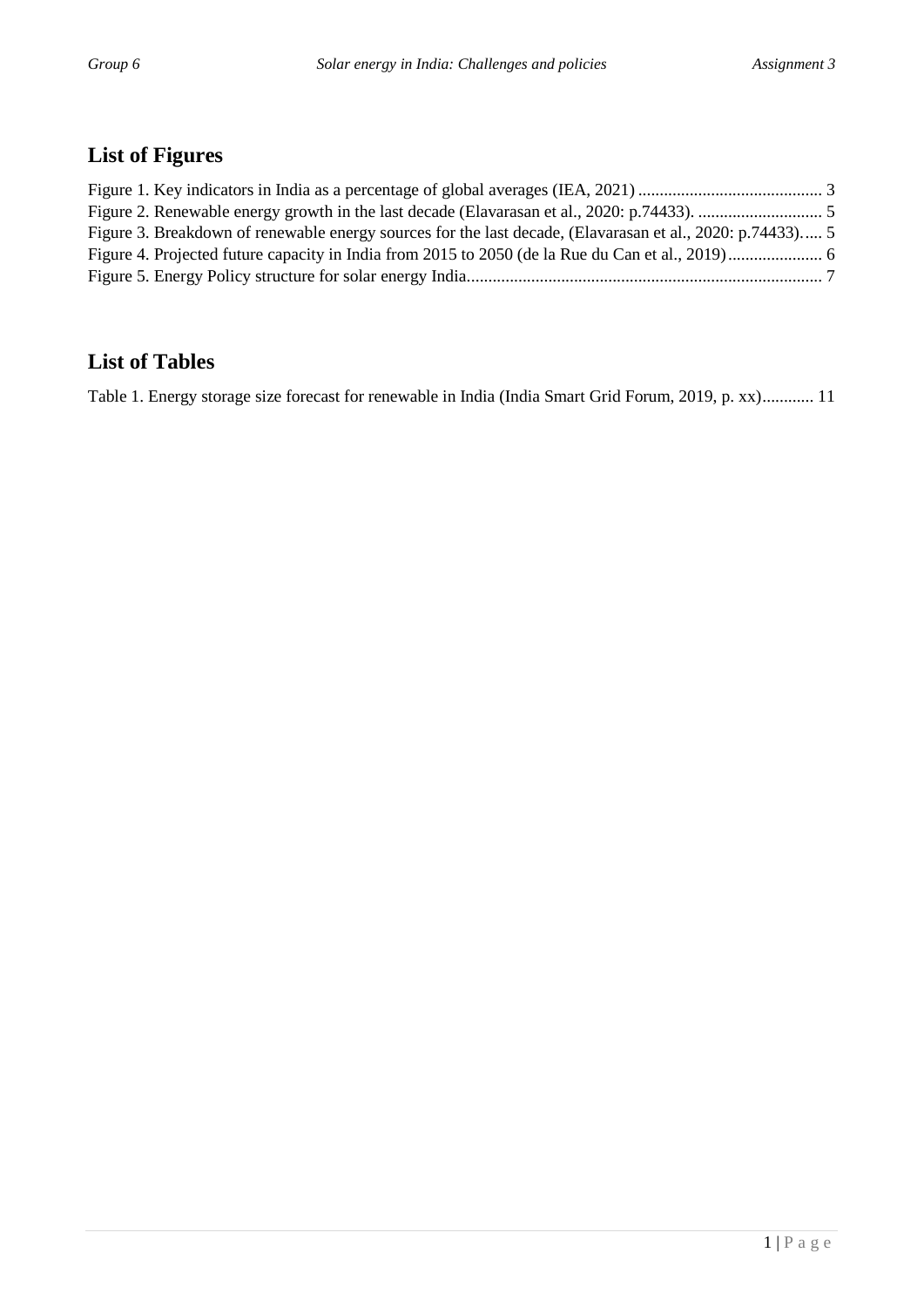## <span id="page-4-0"></span>1. Introduction

The next report will cover the group project of the FMIF20 - Environmental Issues course. The aim of this paper is to study the situation that India is going through with the problem of dependence on coal and from there, propose solutions. It will be mainly studied how solar energy can help India to become energy independent in the coming decades.

The principal purpose of the Paris Agreement signed in 2015 is to reinforce the global response to the threat of climate change by keeping the global temperature increase in this century well below 2 degrees Celsius, that is why the generation of energy produced from coal, which is responsible for the majority of carbon dioxide emissions, must be gradually eliminated by 2050. (IPCC, 2019) Some studies predict that the world's carbon capacity will increase by around 25% in the coming years (Shearer et al., 2020).

In the last 10 years, two-thirds of the coal power plants in India were built and considering that India is one of the countries with the largest coal gas pipelines, most of these plants would be abandoned after 2030 if India apply the policies to comply with the Paris Agreement (Malik et al., 2020).

Notably, in recent years, the use of solar renewable energy has increased dramatically in India. This leads us to our first research question: Why India continues to use coal if the solar energy potential in India is steeply high? This work will answer this question. In addition, the time it will take for India to become self-sufficient in terms of energy generation will also be analysed, and we will focus above all on solar energy. This will lead us to our second research question which is what future barriers/measures do we need to overcome/implement to achieve carbon neutrality from the perspective of solar energy.

First of all, this report will place the reader on the current situation in India, both in the field of coal and in the field of solar energy. Following, a summary will be made of the highlighted policies regarding solar energy. Finally, a series of solutions will be proposed for India to become independent of carbon, in order to use renewable energy like solar energy in a way that reduces carbon dioxide emissions to the atmosphere and thus contribute to meeting the objectives set in the Paris Agreement of 2015.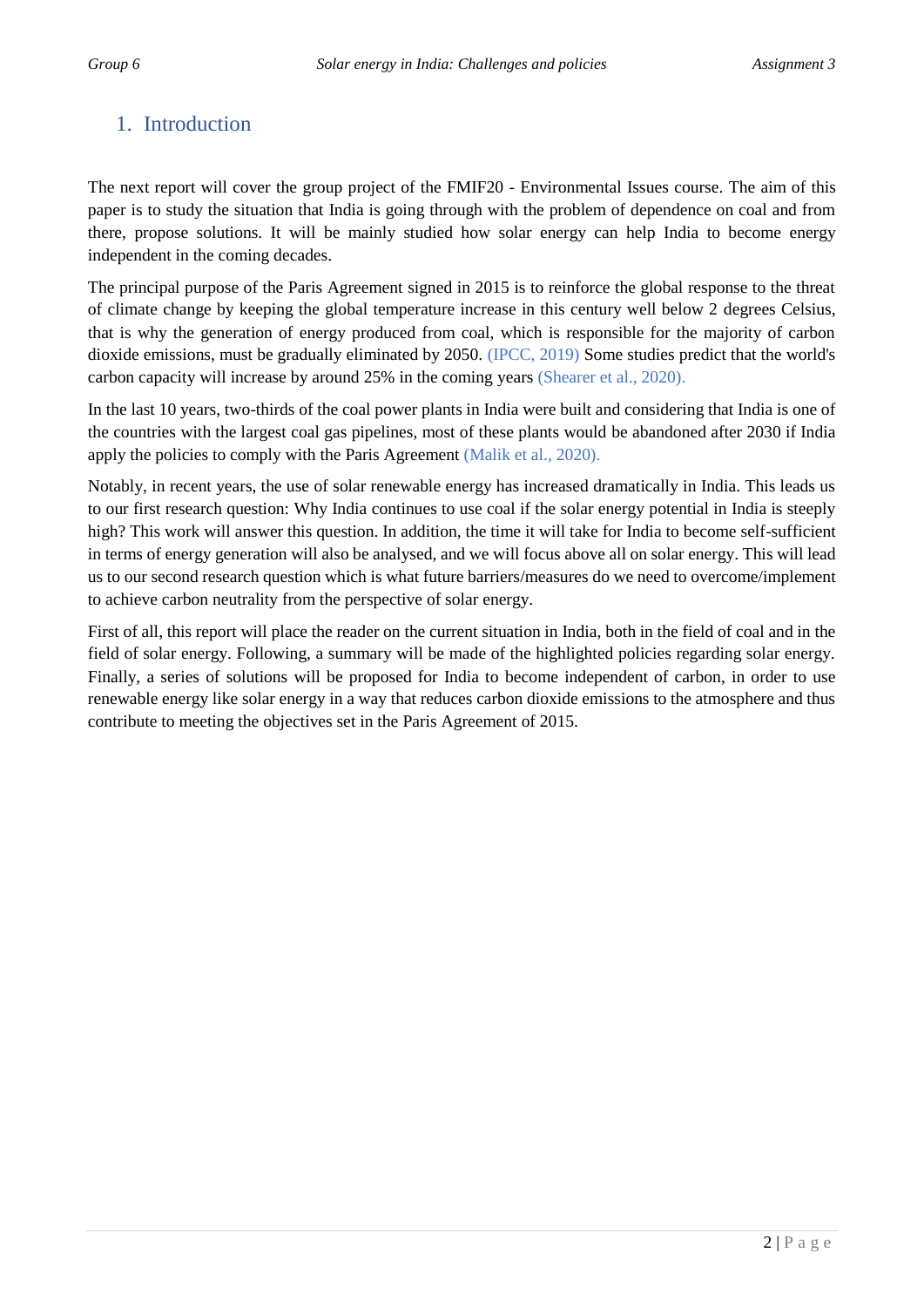## <span id="page-5-0"></span>2. Coal in India

India has a significant presence on the world scene. India is currently the second-most populated country in the world just after China, and looking at the present growth rate it is ascertaining that it will become the most populated country in the 2020s. India's economy in recent years has experienced largest growth rates in the world, becoming in nominal terms, the fifth largest. However, in turn, India's economy is low-income, with per capita income less than half of the world average. India's economy has great growth potential as half of its population is under 25 years of age.

Since 2000, India's energy demand has increased by more than 60%, although the differences between different parts of the country and socio-economic groups must be taken into account. In Figure 1 it can be seen how the demand for coal increased from 25% in 1990 to 60% in 2019, which is why carbon dioxide emissions also increased during this period.



*Figure 1. Key indicators in India as a percentage of global averages (IEA, 2021)*

<span id="page-5-1"></span>This leads us to the question of how India will meet this increased demand for energy. Except for solar, wind and coal, it could be said that India's resources are limited. In addition, it has several problems such as overpopulation, limitations in land use, high water stress, poverty and other socio-economic factors which make the availability of energy a major problem.

India's energy system is characterized by the coexistence of abundance and scarcity. India has the fifth largest coal reserve in the world, yet it is also one of the largest coal importers in the world. India is an important area to refine oil, however, it depends mainly on imported crude oil.

In terms of energy, there is a big difference in India determined by the choice of absolute or per capita values. On one hand, the absolute values are high and continue to grow, on the other hand, the values per capita are small. Although India is one of the countries that consumes the most energy, the energy consumption of Indians on average is much lower compared to citizens of advanced economies. In addition, India ranks third among the countries with the highest annual  $CO<sub>2</sub>$  emissions, yet according to per capita emissions India is among the top 100 countries.

India's energy demand is met primarily by three fuels: oil, coal, and biomass. Since 1990, these sources have collectively covered more than 80% of India's total energy needs (Deb et al., 2015). Coal has established itself as the leading energy source. Coal demand tripled between 2000 and 2019, accounting for half the growth in primary energy demand. Currently, 44% of India's primary energy needs are met by coal. Coal has been very important in the development of the Indian economy and, at the same time, it has caused pollution of the environment, air and greenhouse gas emissions.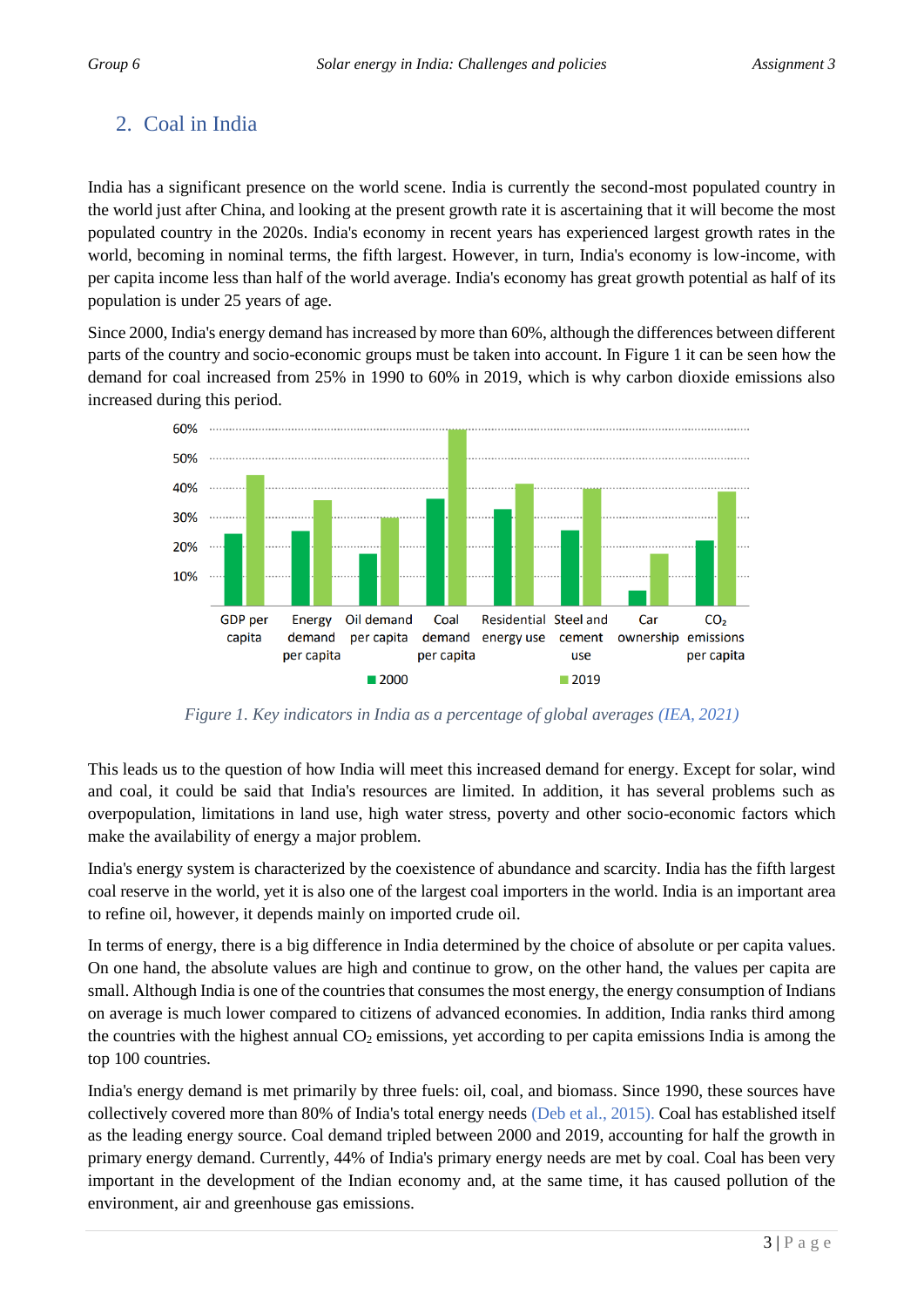Coal has become the cornerstone of the country's energy economy, accounting for 44% of the primary energy structure and ranking third among the Group of 20 (G20) countries. India's coal mines produce more than 700 million tonnes (Mt) of coal every year, mainly in the eastern states of Madhya Pradesh, Chhattisgarh, Jharkhand and Orissa. The coal is mainly produced in open-pit mines. Since the 1970s, the state-owned Coal India Limited (CIL) has been a leading producer of coal and is now the world's largest coal mining company, with more than 80% of the coal produced in the country (IEA, 2021).

India has the fifth largest coal reserve in the world (Ministry of Coal, 2020), yet domestic production has not been able to keep up with demand. This has led to an increase in imports in recent years, although since the mid-2010s, dependence on imports of thermal coal has slowed due to increased domestic production and lower demand growth. Part of the need for imports comes from the demand for coking coal from the steel industry since coking coal is not as abundant in the country as thermal coal. Additionally, approximately 18 GW of coal-fired power plants are located in coastal areas and are designed to use imported coal instead of low-quality domestic coal. Moreover, Indian coal has a high ash content and a low calorific value, thus increasing operating, transportation and maintenance costs. One of the government's goals is to eliminate coal imports by 2025, encouraging domestic coal production (IEA, 2020).

## <span id="page-6-0"></span>2.1. Current crisis 2021

Approximately half of India's  $CO<sub>2</sub>$  emissions come from coal-fired power plants, making it the third-largest emitter of CO<sub>2</sub> after China and USA. In the fiscal year 2018-19, coal generated 74.3% of India's electricity (MoP, 2019). This depicts the reliability of India on coal and shows how vulnerable the system will cease to be if the supply of coal is impacted. The irony here is that, despite being the world's second largest producer of coal, India is also the third largest importer of coal behind China and Japan. The (Annual report, 2019) gives the coal statistics in metric tonnes of coal produced and imported annually. Upon calculation of the percentage for the fiscal year 2019-20, we observed that India imported 34% of its annual requirement of coal.

Reports from India show that coal fired, thermal Power plants in India are currently [as of September 2021] facing a power crisis because coal stocks have fallen to unprecedented low levels and states are threatening blackouts. According to India's Central Electricity Authority, as of 12<sup>th</sup> October, nearly 80% of its coal-fired power plants are in the critical stage, which means their stocks could run out within five days. In Maharashtra, 13 thermal power plants were shut down and people were urged to conserve electricity. In Punjab, three power plants were halted, and scheduled power cuts lasting up to six hours were introduced. However, in contrast, despite a minor dip in production from 2019 to 2020 due to the pandemic, Indian coal production has continued to rise exponentially over the past two decades. The actual reason behind this is the global energy crisis and India's reliance on coal imports as stated previously, which has led to record highs in international prices and coal shortages.

This phenomenon may seem scary, but world has seen a fair share of market fluctuations in the prices of oil and coal before. From India's perspective, the only way to circumvent such aforementioned scenarios is to either be self-sufficient with the coal production or to switch to renewable means of generating energy. The first method is infeasible as India's annual coal production is nowhere near to being self-sufficient. Also, being finite, the coal reserves will only deplete further with time and coal prices will soar. This crisis is an indicator to boost India's renewable energy production in order to be self-sustainable in the near future. This switch will also help us to realize the net zero goal set by India for itself. The goal of the first part of our research is to analyse the time duration needed to phase out India's reliability and be entire self-sufficient by not importing coal and balancing the power generation workload through other means.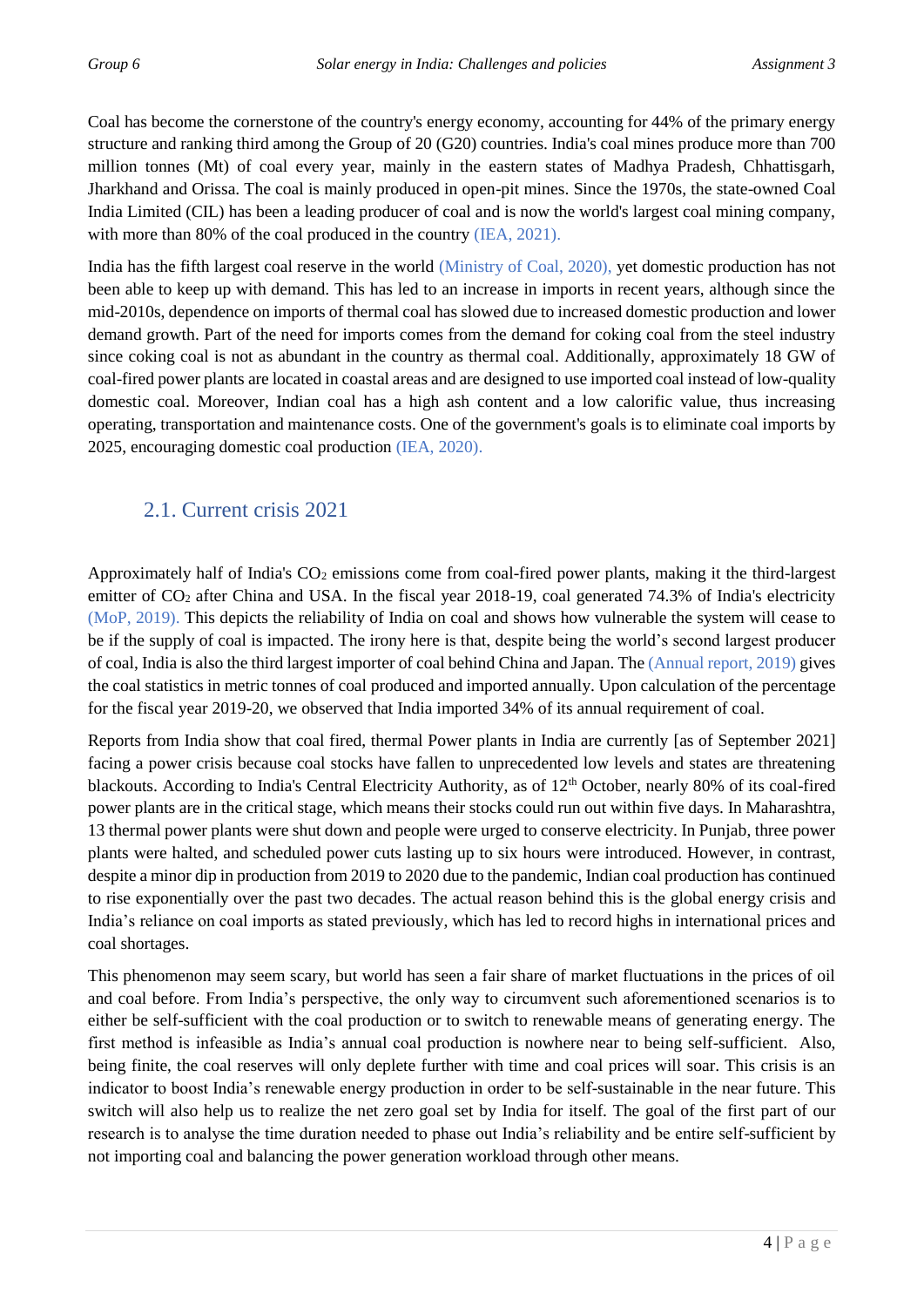## <span id="page-7-0"></span>3. Time Analysis

This section is an effort to realise how long will it take for India to realize its set energy goals or the time it will take India to be able to produce all of its energy requirements by itself. India has done a commendable job in expanding the total installed capacity for renewable energy sources. The graphs shown below give a breakdown statistic of the renewable energy consumption in India. Wind energy currently holds the largest share for total generation annually (Elavarasan et al., 2020). However, the notable exponential increase in the generation of solar energy is also of interest here. The contribution of renewable energy to India's total energy generation from all sources increased from 5.56 % in 2014 to 11 % in 2021 (Annual report, 2019). This is a significant rate of increase and we can give significant credit to India's focus on renewable energy policies.



<span id="page-7-1"></span>*Figure 2. Renewable energy growth in the last decade (Elavarasan et al., 2020: p.74433).*



■ Wind ● Solar ■ Bio-Mass ■ Small Hydro

<span id="page-7-2"></span>*Figure 3. Breakdown of renewable energy sources for the last decade, (Elavarasan et al., 2020: p.74433).*

Renewable energy prices have dramatically decreased in India, and many of the current Renewable energy projects in India are cheaper than coal fired thermal power plants (Creutzig et al., 2017). On a parallel note, in accordance to the Paris Agreement, carbon emitting coal-fired power must be phased out by 2050 from India, if we are to stay well below 2°C (IPCC, 2019; Luderer et al., 2018). These trend of increasing renewable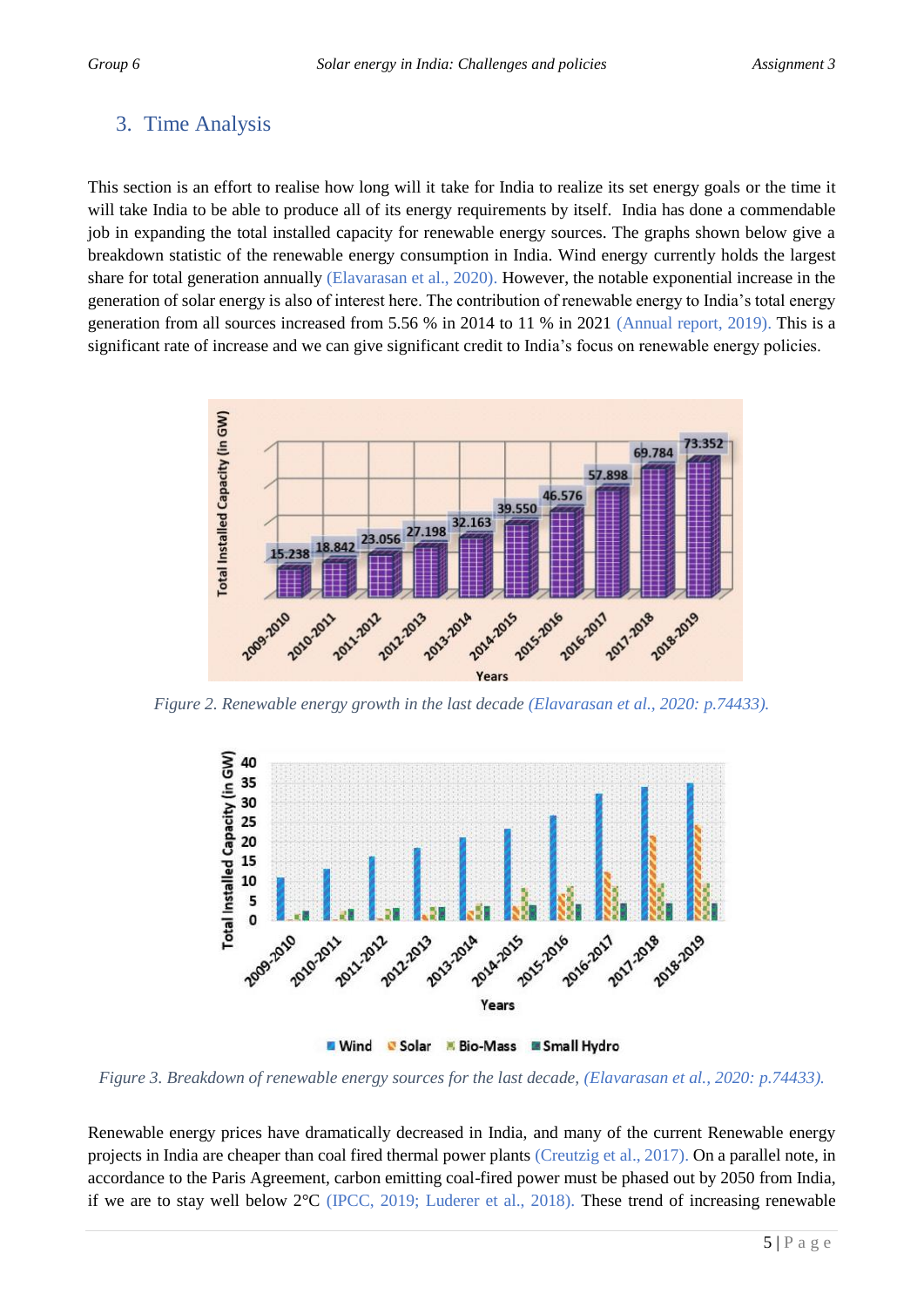energy share and India's commitments look promising. This is also positive to avoid future struggles from a coal crisis arising in the future.

To predict the pathway for the India's future energy scenario, we review similar work in this domain. The first example is from (de la Rue du Can et al., 2019) wherein they forecast India's projected capacity for the next few decades.



<span id="page-8-0"></span>*Figure 4. Projected future capacity in India from 2015 to 2050 (de la Rue du Can et al., 2019)*

The model takes into account India's renewable and climate goals, future demand scenarios along with certain buffers for retrospective trends for demand fluctuations. The model accounts the data from 2015 as the baseline. We exclude Natural gas and Nuclear energy from our calculations and we observe that the share of renewable energy sources will produce more than 50 % of India's energy in between 2045 and 2050. From the perspective of coal, the report predicts that power generated from coal will decline to below 50 % before 2030. Also, as India imports 30 % of its coal currently, we can also say that with the increase in renewable energy sources, India will be able to fulfil all of its energy requirements by itself in between the span of 2025 and 2030.

We get further insight into this prediction when we refer the data from the Central Electricity Authority of India report of 2019 (MoP, 2019). The report estimates coal to be the largest source of electricity generation till 2050. Despite a constantly increasing share of renewable energy, coal is projected to remain the largest source of electricity until 2050. According to the National Electricity Plan for 2018 coal's share in power generation will decline from 72% in 2019 to 48% in 2030 (Montrone, Ohlendorf and Chandra, 2021).

This acts as validation to the model developed by (de la Rue du Can et al., 2019) and both these policies state the expansion in the solar and wind energy sector as the most influential actors for the role of future selfsufficiency for India. However, the models are guided by the ambitious renewable policies and goals set by India. Another important aspect shows up when we observe the notable expansion of the share of solar energy in the future years. The share of wind energy sector is somewhat stagnant even if it generates the largest amount in renewables currently.

In the next section, we will focus on the current state of solar energy in India and witness steps and policies implemented by India in this sector. These past and current policies along what future steps should be taken to increase solar energy share will be discussed in the next section. We will also investigate potential future solutions and current shortcomings for India to become energy independent in the next few decades.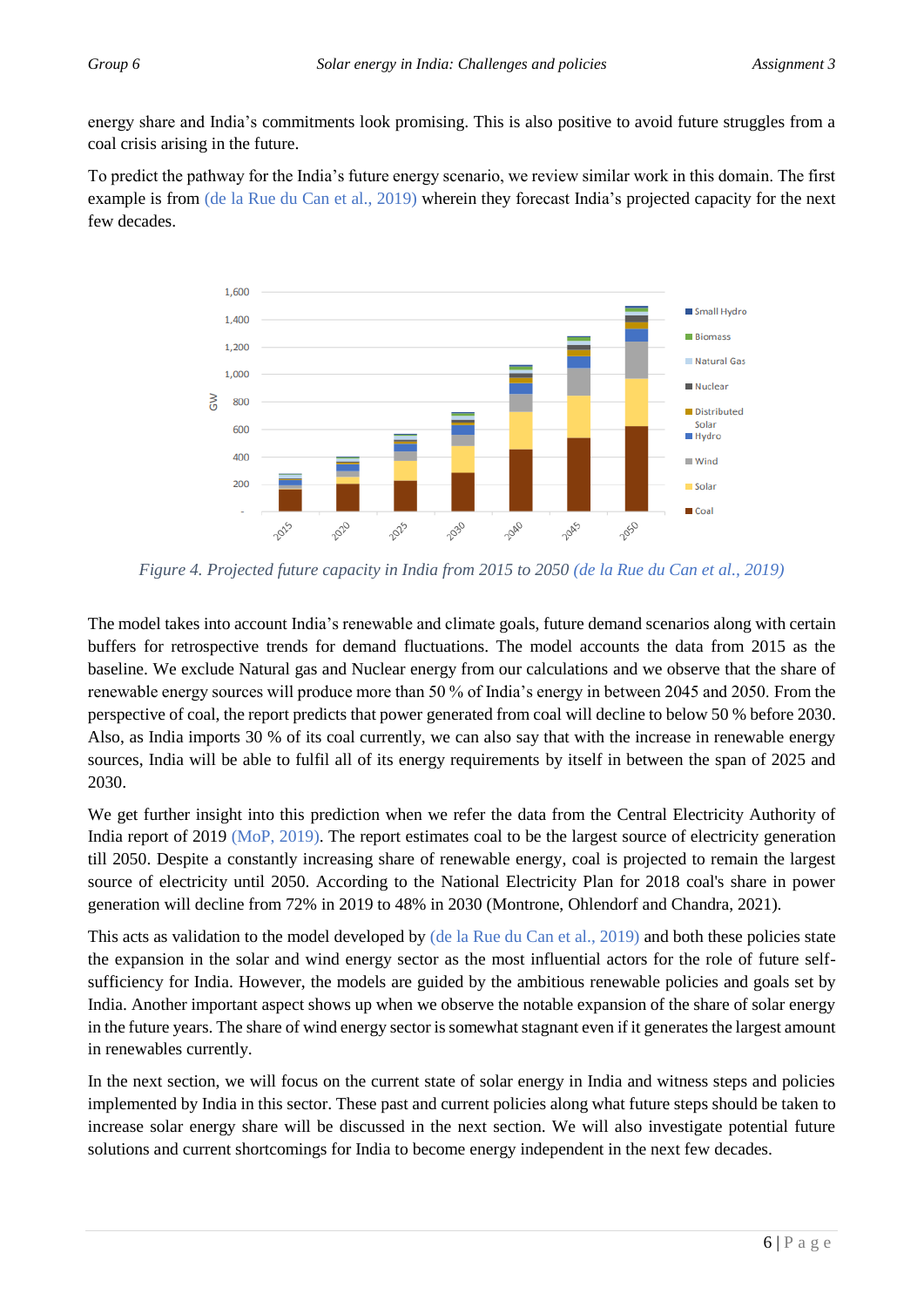## <span id="page-9-0"></span>4. Present scenario of Solar power in India

## <span id="page-9-1"></span>4.1. Solar power policies timeline in India

The energy sector relies largely on coal as a fuel source. According to the International Energy Agency (IEA), India will contribute the second-largest amount of energy to global demand by 2035. Among India's priorities are awareness, grid parity, cost competitiveness, and cost-effectiveness. According to research, renewable energy still costs 50% more than conventional methods of generating energy. Therefore, sound and steady policies are needed to facilitate these goals (Anon, 2020). Subsidizing renewable energy production is a step in that direction, but research indicates that subsidized renewable energy production is still 50% more expensive than conventional means of generation (Raina & Sinha, 2019).



*Figure 5. Energy Policy structure for solar energy India.*

#### <span id="page-9-2"></span>Indian Electricity Act of 2003

The Electricity Law was promulgated in 2003 to integrate laws related to energy production, transmission, and distribution across the nation. With the promulgation, the power industry will be promoted, power will be distributed to all regions, including rural areas, and electricity prices will be rationalized. According to the bill, the central government may negotiate with state governments regarding power generation policies. The electricity price policy was created with the implementation of the "Electricity Law." Additionally, the Electricity Law aims to privatize the power generation, distribution, and transmission sectors. In this bill, tariff subsidies (FIT) and renewable energy purchase obligations (RPO) were introduced (Raina & Sinha, 2019).

#### National Electricity Policy of 2005

The national power policy was revised in 2005 to provide all families in India with high-quality and reliable power that meets required standards at lower prices and with higher efficiency. The goal of this policy is to encourage private participation in the power sector through the implementation of a national-level open access transmission system. To improve the efficiency of the distribution network, the policy ensures that supervisory control and data acquisition (SCADA) and data management systems are used. This policy is expected to undergo a revision in 2005 with the aim of providing every Indian family with reliable, high-quality electricity that meets the required standards at lower prices with higher efficiency (Tarai and Kale, 2018).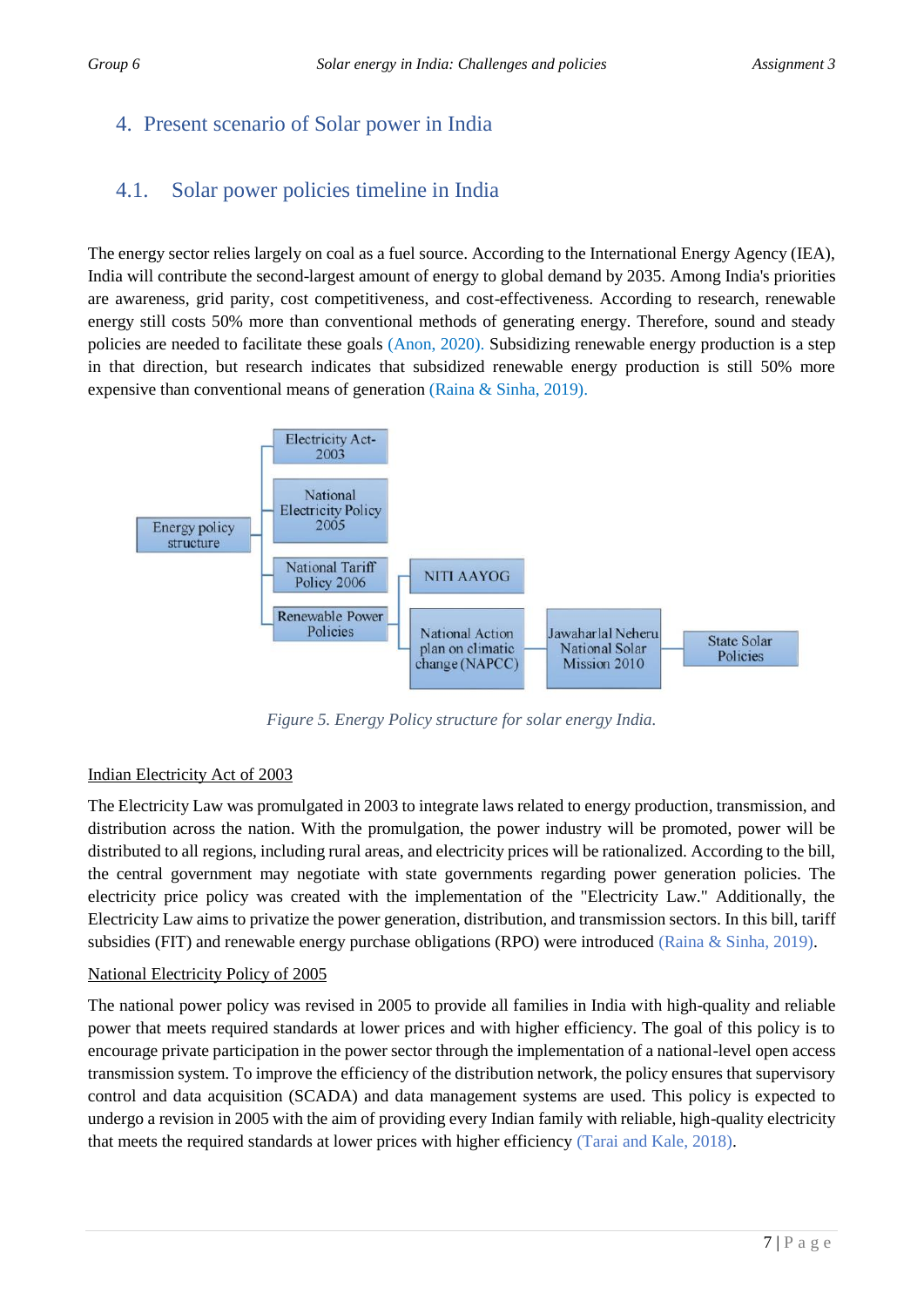#### National Tariff Policy of 2006

The Indian government launched the National Electricity Price Policy in 2006 to increase the financial viability of the electric power industry by attracting potential investors (Rathore, 2018). The goal of this policy is to increase competition by providing electricity to all consumers at a reasonable and reasonable unit price, Efficiency, and operational quality. According to the plan, tariffs will be implemented nationwide for many years, and availability-based tariffs have been introduced at the state level. The allocation of renewable energy procurement licenses is carried out through competitive bidding. The policy requires the National Electricity Regulatory Commission to determine the minimum percentage of energy purchased from renewable sources, considering the availability of such resources in the region and its impact on retail electricity prices (Anon, 2020).

#### Integrated Energy Policy of 2006

Despite offering overall policy guidelines for action, this integrated policy document recommended a particular focus on renewable energy development and identified specific targets for capacity expansion. National Action Plan for Climate Change (NAPCC) 2008 The government of India developed a mission model action plan for sustainable growth under NAPCC to address climate change. Its first task is to strengthen solar energy development. It also recommends setting the RPO at 5% of the total grid purchases and increasing it by 1% every year for 10 years (Anon, 2020).

#### Jawaharlal Nehru National Solar Mission (JNNSM) from 2010

The Indian government announced the Jawaharlal Nehru National Solar Energy Mission (JNNSM) in 2010 to encourage the economic growth of solar energy in response to India's energy challenges. For example, electricity, clean energy, sustainable growth, human resource development, research and development of key raw materials, parts, and products, and domestic production are all insufficient. The initial goal of the mission was to install 20 GW of solar energy in three phases by 2020, which was later modified by NITI Aayog. The goal of the first and first phase of JNNSM is to increase the installed capacity to 1GW by March 2013 and complete it in 2012. The second phase is expected to last until March 2017, with a target capacity of 10 GW, and the final target capacity is 20 GW by March 2022, or before the final stage. Another basic goal of JNNSM is to make India a global leader in the solar field by enhancing confidence in power developers, promoting manufacturing in the solar industry, and deploying large-scale goals with appropriate policy frameworks (Rathore, 2018).

The efforts put in by India to improve the solar potential are visible on the energy charts. Owing to the periodic policies implemented by India, solar energy production has shown a noticeable increase over the last decade. However, we need to continue these efforts if we are to realize the ambitious future goals set for India's energy independence. To do so, we first take a look at the drawbacks of solar energy and the current limitations and hurdles to India's ambitious solar energy goals. Realizing these hurdles and drawbacks and drafting future policies to subdue or overcome them is the way to go forward for India to eliminate its reliance on imports for its own energy requirements.

### <span id="page-10-0"></span>4.2. Demerits of Solar Power

The electric power from the sun is harvested based on the Einstein's photoelectric effect principle, the electrons for the Photovoltaic (PV) cells emitted when the sun light strikes on the cell. There is no direct emission of harmful gases or dust particles during electricity generation from the PV cells. However, there can be some emissions during other stages like manufacturing, transportation, installation, maintenance, decommissioning and dismantlement which can be related with solar power. According to the IPCC report (Arvizu *et al.*, 2012) on Concentrated Solar Power (CSP) the life cycle emission of such plant was found to be 0.08 to 0.2 pounds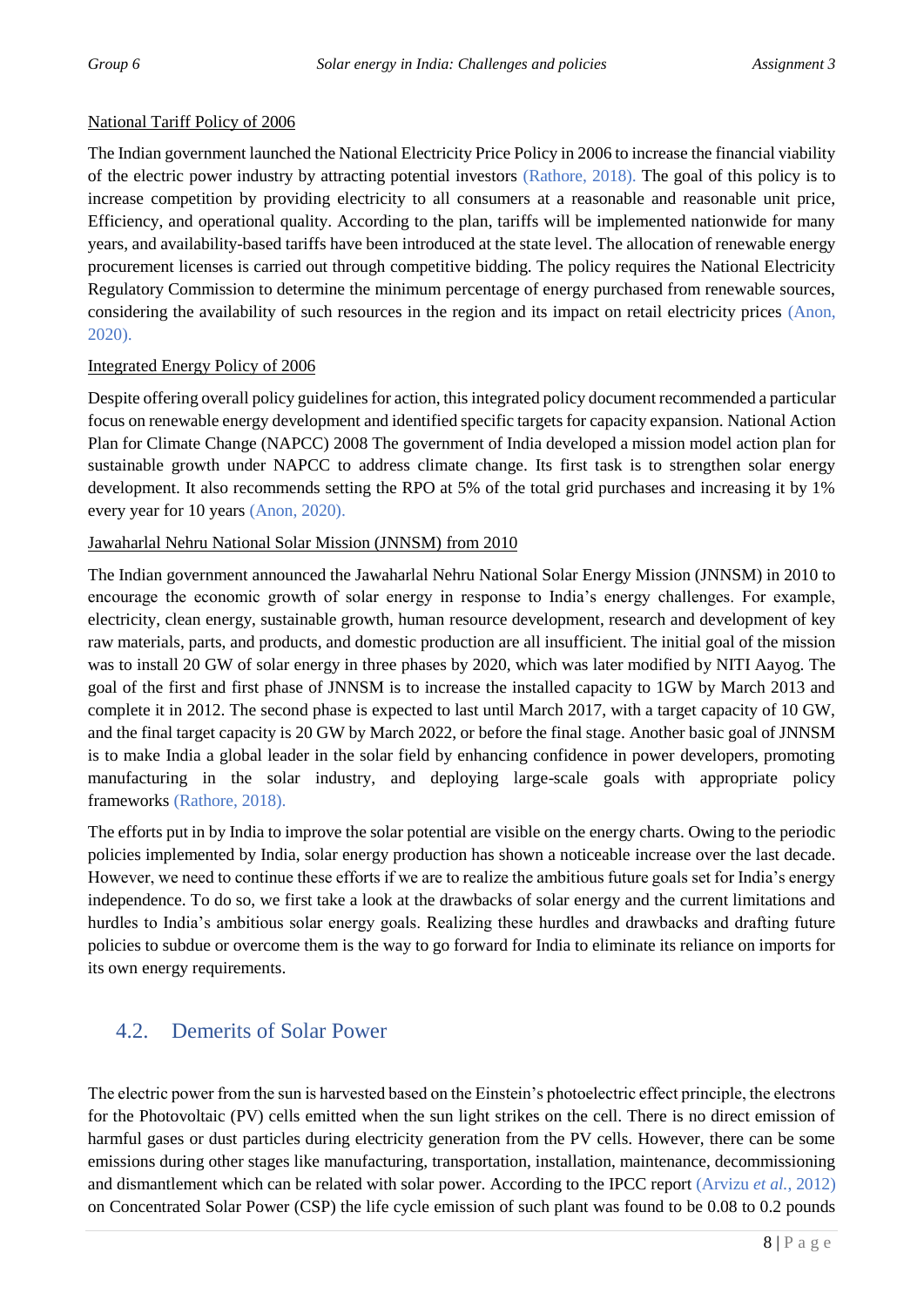of carbon dioxide equivalent per kilowatt-hour. This number is very low in comparison to coal or natural gas, yet the amount of emission can be in considerable amount when we look globally.

The other demerit of solar power is the during the extraction of silicon. There is risk of silica particles to be released in open air during the mining and refining stage, these silica particles can cause lung diseases if inhaled. Similarly, the production phase of semiconductor requires use of hazardous chemicals like hydrochloric acid, nitric acid, hydrogen fluoride, acetone, etc. So, the safety of miners and production workers is an important aspect to be considered in panel manufacturing. Likewise, heavy metals like gallium, arsenide, cadmium, lead, chromium mercury, nickel etc. are used for the manufacturing of the panels. The study (Fthenakis, Kim and Alsema, 2008) mentions that solar power emits 0.004 g/GWh of Cadmium directly. Cadmium is harmful when inhaled in high amount can cause cadmium toxicity. The manufacturing process for PV cells should be properly regulated to mitigate the different risks from the PV panels.

Additionally, land use is one of the major issues associated with solar panels. Unlike wind power plants, the land of solar power plants cannot be properly used for agriculture or other purposes. Based on different estimates it is found that utility scale solar plants require 3.5-10 acres and Concentrating Solar thermal Plants (CSP) require 4 to 16.5 acres of land per megawatt (Environmental Impacts of Solar Power | Union of Concerned Scientists, 2013). Hence, this impact of solar power can be reduced by using low quality locations, commercial building and even roof top of houses.

With the increasing production capacity of solar power all over the world, panel waste and batteries wastes are a growing issue. Currently only 50% of the batteries in the world is recycled (Melin, 2018) as recycling batteries is expensive technology and requires proper policy intervention to make it cost effective. As mentioned above the manufacturing of panels require heavy metals. Decomposing of panels in landfills creates high risk of such metals leeching into the soil and causing health hazards. It is also harmful for the quality of soil.

## <span id="page-11-0"></span>5. Current challenges and outlook for India

The International Energy Agency's analysis shows that tariff policies, national-level policies, and greater private sector participation in 2006 played a key role in the overall growth of India's installed renewable energy capacity. However, as India is advancing to achieve the goal of 175 GW of renewable energy and 100 GW of solar installed capacity by 2022, the 40 GW RTPV target is facing new challenges at different stages of installation and use. Several policy analyses have been carried out. Although the Climate Group recommends that the performance of the commercial and industrial sectors will play a greater role in achieving the goals, it strongly recommends that the private sector strengthen cooperation to double existing capabilities. Net metering and a package of incentive measures for public utilities are the necessary foundation. Methods to cover investor risk and increase consumer awareness can be fundamental components (Khanna, Ashish, 2010).

#### Policy and Regulatory Barriers

Many developers agree that policy and regulation are the most critical obstacles, while half of developers agree with infrastructure obstacles. Some developers believe that solar radiation is also an important obstacle. Few developers believe that technology and funding are not the main issues for India's adoption of solar energy. Solar energy is one of the most prominent and useful energy sources supporting the development of developing countries in the new era. When dust particles accumulate on the photovoltaic panel, the performance of solar photovoltaic technology is reduced by 85% (Nandal, Kumar & Singh, 2019).

Amongst the policy and regulatory barriers, the key issues raised by the developers are the need to build consumer awareness about the technology, its economics and right usage, the complexity of the subsidy structure and the involvement of too many agencies like MNRE, IREDA, electricity board and electricity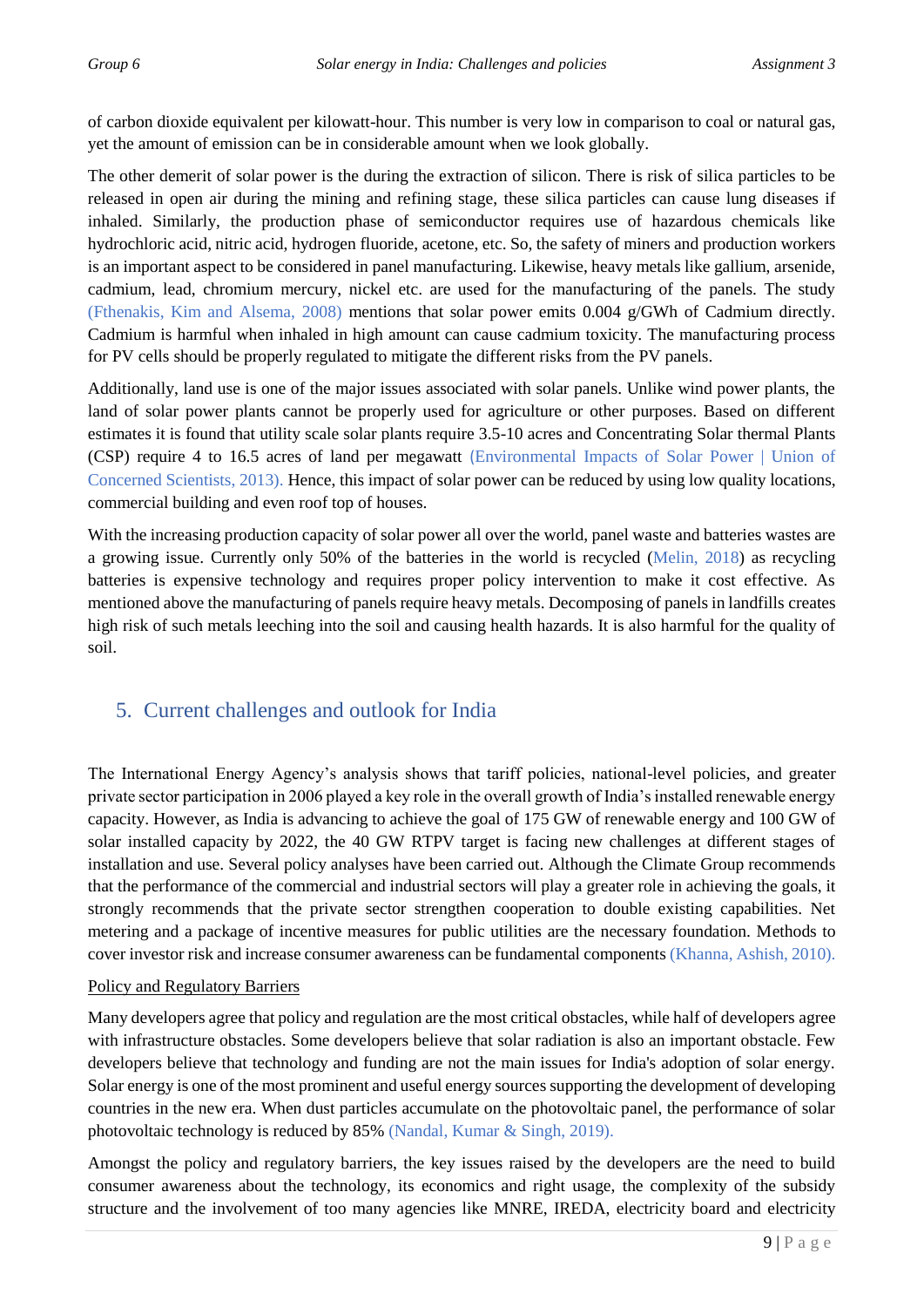regulatory commission, which make the development of solar PV projects difficult, The Power Purchase Agreement (PPA) signing is a long procedure under the Generation Based Incentive scheme, and there is a need for better financing infrastructure, models, and arrangements to stimulate the PV industry and consumption of PV products (Nandal, Kumar & Singh, 2019).

#### Infrastructure Barriers

To increase the share of solar energy in the Indian power sector, local facilities and infrastructure play an important role and are considered a key obstacle. The development of solar power projects requires additional infrastructure, such as solar panel support structures, land, connecting roads, power evacuation transmission lines, etc. This presents a challenge to society in terms of adopting solar energy (Nandal, Kumar, & Singh, 2019). Land acquisition has become a major factor in solar energy adoption. Developers of large-scale solar projects. In addition to this tax system, project developers also need a large amount of investment to develop infrastructure; the lack of clearance from the project approval system and single window makes infrastructure an obstacle. Of all the obstacles related to infrastructure, land is the most critical (Khanna, Ashish, 2010).

#### Financing Barriers

Due to the nature of the technologies involved, solar energy is generally classified as highly capital-intensive and low-cost. A reliable, efficient, and low-cost photovoltaic integrated storage device requires a lot of funds to develop and install. This means that it requires long-term finance. The most challenging issue identified by industrialists, enterprises, banks, and governments who are interested in solar projects is the high investment risk that is involved, as well as the high interest rate, because of which financial institutions typically do not finance such projects. It is now possible to mobilize funds for the development of renewable technologies, storage technologies, and new manufacturing facilities, as well as for institutions of research and training, using a new innovative financial instrument (Nandal, Kumar, & Singh, 2019). Thus, adequate funding schemes at the government level are critical for the deployment of sustainable, clean, and green energy technologies in societies. In order to overcome this cost-related issue, some of the points should be taken to address the high initial investment cost of PV technologies (Raina  $\&$  Sinha, 2019). Also, small and medium-sized enterprises and homeowners should be able to get loans for PV installations from banks with more flexibility. Net metering benefits can be obtained by limiting the number of stages of approvals required. The government should introduce a credit guarantee scheme, which would provide a means of mitigating credit risk to lenders, which will protect the lender from default risks and ensure that the borrower can repay the loan in case of default. It should also eliminate import duties on solar panels in order to reduce the high capital costs of PV plants.

#### Power storage for grid flexibility

As discussed earlier, India largely depends on coal for energy. As per Paris agreement, India promised to generate 40% of installed power capacity from non-fossil sources. Recently, in the COP26 Indian prime minister Mr. Narendra Modi made an announcement to reach net zero emissions by 2070. He also declared a decrease in dependency of non-renewable sources and get 50% of total energy from renewable by 2030. Solar energy shall have huge contribution to realize these targets.

Solar power is considered as a clean source of energy, its carbon footprint over lifetime is very low in compared to coal and other non-renewable power plants (Pehl *et al.*, 2017). So, they are can be a good solution to decrease the carbon emissions for power generation. But energy generation from renewables like solar and wind are intermittent. The traditional power plants running in non-renewable energy can easily handle the change in power demand. The power output can be altered by the operator to support the variation of demand. The energy can be stored through fuels for grid flexibility.

However, solar power output varies greatly throughout the day. The power from PV is mostly governed by the intensity of sunlight falling upon the panels and cell temperature. The power from PV cell is not under the control of plant operator and during night no power is generated from the plant. The greater grid penetration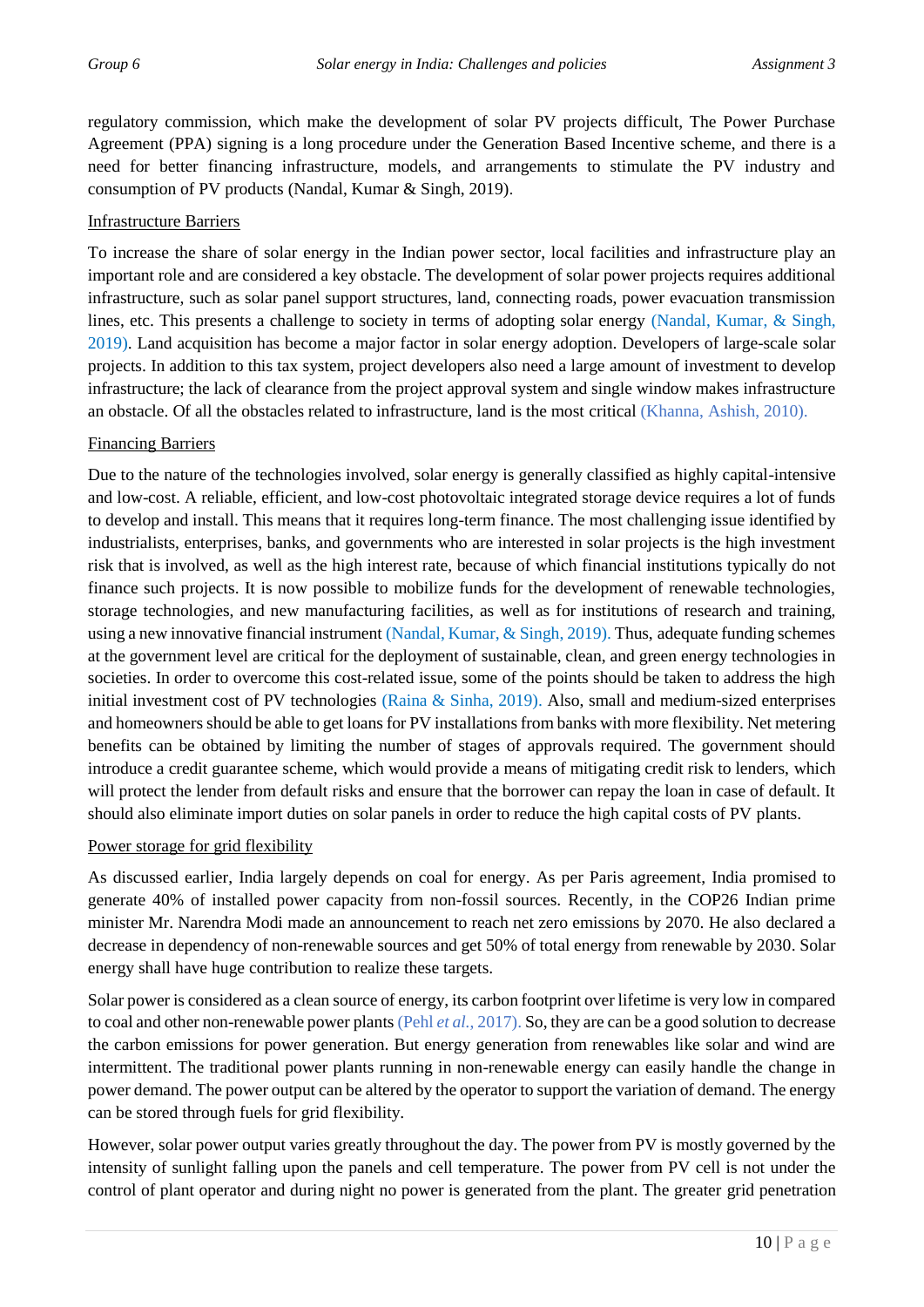of solar power causes overgeneration of power and affects the system stability. Such conditions have been observed in California and other places, and the power curve is termed 'Duck Curve'. The solar generation is maximum during the midday, but the power demand is seen more prominent during the night (6-10 pm) (Denholm *et al.*, 2013). This creates useless generation during the day, which could have been stored with storage systems. A study by NREL (Chernyakhovskiy *et al.*, 2021) shows that storage is very essential to improve the flexibility of solar power, it also indicates that a proper synergy between solar and storage systems such as Battery Energy Storage Systemd (BESS) can help in overall cost reduction of solar as well as storage systems. The study by (Chernyakhovskiy *et al.*, 2021) on future energy system of India, shows that with increase of renewable energy like solar the requirement of storage system becomes essential to adjust the variability and integrate more solar power into the system.

There are different types of energy storage like pumped hydro, flywheels, batteries, fuel cells, super capacitors, etc. However, rapid development in technology, price competitiveness and different constraints of other storage systems, Battery energy storage system (BESS) is favoured globally (Goldar and Singhal, 2021). There has not been significant progress in terms of Pumped Hydro storage in India due to various issues (India Smart Grid Forum, 2019). Other technologies like super capacitors, fly wheels or concrete stones are either in testing phase or expensive to batteries. So, this paper is focused on the BESS technology.

A scenario analysis study on 40% non-fossil fuel-based electricity in Indian energy mix, shows requirement of considerable capacity of storage system. A capacity forecast on required storage capacity for India was prepared by India Smart Grid Forum (ISGF) and India Energy Storage Alliance (IESA) (India Smart Grid Forum, 2019). According to the projection shown below in Table 1, India requires 33 GWh (Giga-Watt hours) battery storage by 2032. Hence, this large capacity of storage that is required can be a barrier for solar energy development in India.

| <b>Estimates</b>                  | 2019           | 2022          | 2027          | 2032          |  |  |
|-----------------------------------|----------------|---------------|---------------|---------------|--|--|
|                                   |                |               |               |               |  |  |
| <b>Generation</b> (GW)            |                |               |               |               |  |  |
| <b>Thermal</b>                    | 209            | NA            | NA            | NA            |  |  |
| Hydro                             | 43             | <b>NA</b>     | NA            | <b>NA</b>     |  |  |
| <b>Nuclear</b>                    | 6              | NA            | NA            | <b>NA</b>     |  |  |
| <b>Solar</b>                      | 26             | 107           | 244           | 349           |  |  |
| <b>Ground Mounted Solar</b>       | 24             | 68            | 148           | 206           |  |  |
| <b>RTPV</b>                       | 1.5            | 40            | 98            | 144           |  |  |
| <b>Connected to EHV</b>           | 14             | 34            | 66            | 94            |  |  |
| <b>Connected to MV</b>            | 11             | 35            | 84            | 112           |  |  |
| <b>Connected to LV</b>            | $\overline{2}$ | 40            | 98            | 144           |  |  |
| Wind                              | 35             | <b>NA</b>     | <b>NA</b>     | NA            |  |  |
| <b>Small Hydro</b>                | 4.5            | NA            | NA            | NA            |  |  |
| <b>Biomass &amp; Biopower</b>     | 10             | NA            | NA            | NA            |  |  |
| Peak Load (GW)                    | 192            | 333           | 479           | 658           |  |  |
| <b>Energy (BUs)</b>               |                |               |               |               |  |  |
| <b>Annual Energy Requirements</b> | 1192           | 1905          | 2710          | 3710          |  |  |
| <b>Storage Recommended (MWh)</b>  |                |               |               |               |  |  |
| <b>Battery for LV Grid</b>        | 241            | 5908          | 14617         | 21484         |  |  |
| <b>Battery for MV Grid</b>        | 1054           | 3482          | 8393          | 11191         |  |  |
| <b>Total Storage (MWh)</b>        | 1295           | 9390          | 23010         | 32675         |  |  |
| <b>Approximate (GWh)</b>          | 1 GWh          | <b>10 GWh</b> | <b>24 GWh</b> | <b>33 GWh</b> |  |  |

#### <span id="page-13-0"></span>*Table 1. Energy storage size forecast for renewable in India (India Smart Grid Forum, 2019, p. xx)***Energy Storage Estimations for MV/LV Grid (MWh)**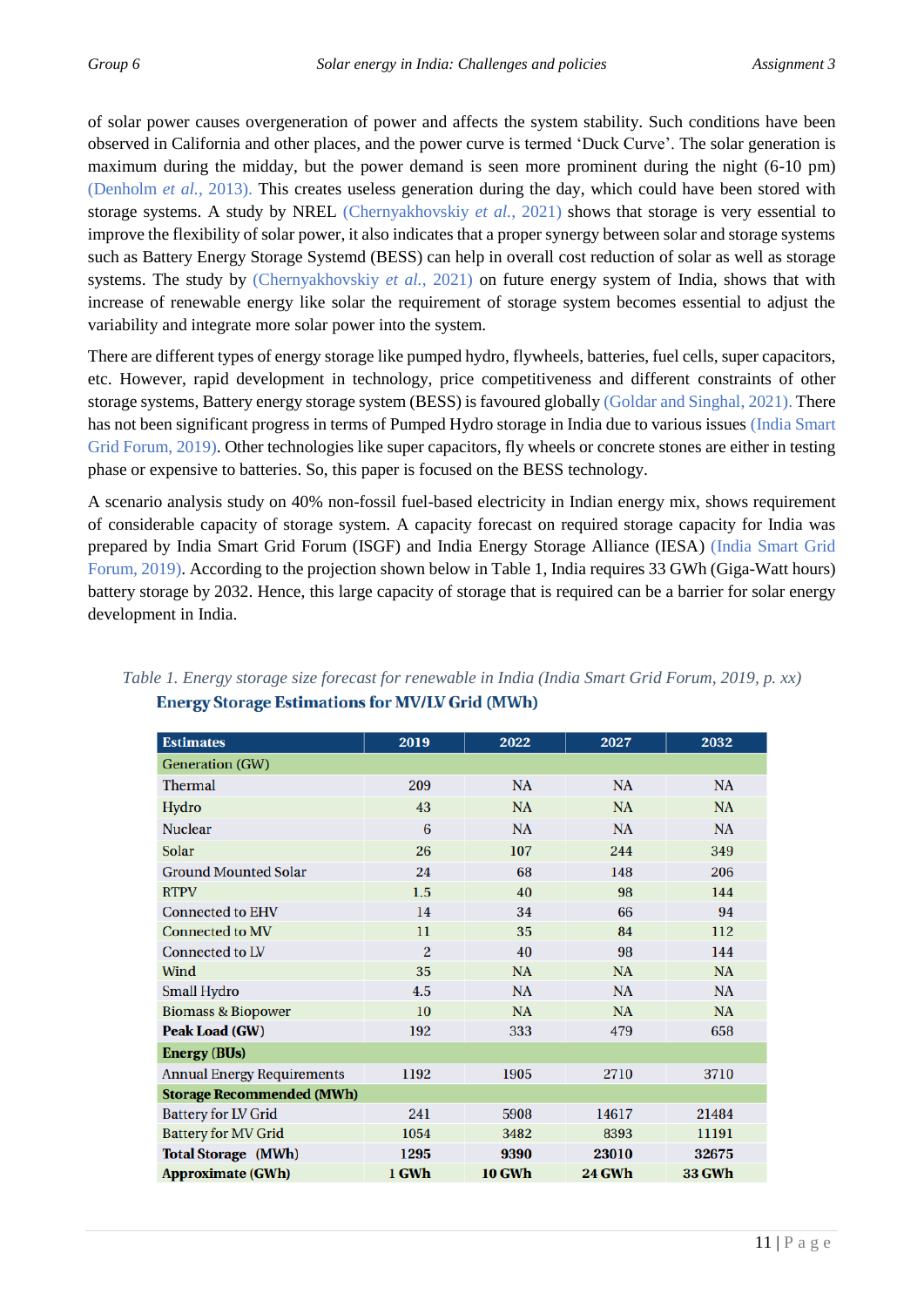#### Handling of Photovoltaic (PV) Wastes and Batteries recycling

With growth of PV installations one of the major challenges is the management of the panels after at the end of their life cycle. The regular life span of PV panels is 30 years, but they also can fail earlier due to wear out (IRENA and IEA-PVPS, 2016). As the installation of panels grow all over the world, at higher rates the amount of panel wastage is sure to rise. A study in 2016, (IRENA and IEA-PVPS, 2016) projects if the growth of solar power grew in linear rate by 2050, there will be 4,500 GW of installed solar capacity all over the world and the amount of PV panel wastages is bound to be 60 to 78 million tons. Interestingly based on the projection by IRENA and IEA-PVPS for 2050, India ranks fifth globally with 7.5 million to 4.5 million tons of waste PV. This is a huge amount of waste that needs to recycle for a sustainable energy sector.

To make the solar power to be sustainable, the panels should not end up in landfills after they lose their life. The panel recycling industry looks like a new growing area and that holds good prospects for future. Recycling can reduce the demand of new raw materials for manufacture of PV. It is predicted that with proper recycling techniques we can gain used raw materials equivalent to 60 million panels by 2030 and this recovery can grow up to 2 billion panels by 2050 (IRENA and IEA-PVPS, 2016). In economic and figurative terms, it shows a huge potential for new industries to work in this field. The end-of-life management process for PV can be summed up into simple 3 R's, Reduce, Reuse and Recycle. The first R, reduce is more concerned with increasing the panel efficiency, while reuse is using the panels by repairing if they get damaged during their operation and recycling as mentioned above is extracting the materials from the panels when they get broken.

Likewise, the Battery Energy Storage System (BESS) are required to increases the flexibility of the grid, but it is also important to properly manage these batteries after their life span. Normally, the life cycle of batteries depends on their usage and chemistry. Lithium-ion batteries can last up to 500 to over 1000 duty cycles so, batteries use for energy storage might last over 20 years (Melin, 2018). The batteries are manufactured using some of the rare earth metals, so it is vital for recycling of the batteries for their sustainable use. So, management of such huge amount of PV panel waste and batteries after their end life is another challenge that stands on sustainable clean energy transition of India.

### <span id="page-14-0"></span>6. Suggested policies for achieving carbon neutrally

Solar PV is identified as serving a market that is very crucial in growing countries—the electrification of rural and pre-urban regions that don't have access to the electrical grid. Solar home systems have been recommended in the rural regions to increase the rural electrification agenda. However, the rural and preurban regions are classified with the aid of low-income families that won't be capable of managing to pay for solar electricity technology until it's substantially subsidized. Today, the aim is to offer subsidies either via government funds or through international donors that may help in growth, even though these policies are not a long-term solution in the country (Choudhary, Sadhu & Chakraborty, 2014).

#### Change in roof top policy

A solar photovoltaic (SPV) power plant consists of different components, i.e., photovoltaic modules, mounting system, DC to AC converter, and electrical connections. Rooftop PV (RTPV) systems are smaller PV systems in comparison to land-mounted ones, and are installed on the rooftops of residential, commercial, or industrial building complexes. It comprises a solar inverter, meters for regulating electricity generated and various components for modification of electrical output and input rate in kWp (Goel, 2016a). A net metering mechanism allows for a two-way flow of electricity wherein the consumer is billed only for the "net" electricity supplied by the electricity distribution companies (DISCOM). Such RTPV systems could be installed with one integrated net meter or two separate meters, one for export to the grid and one for self-consumption. The cost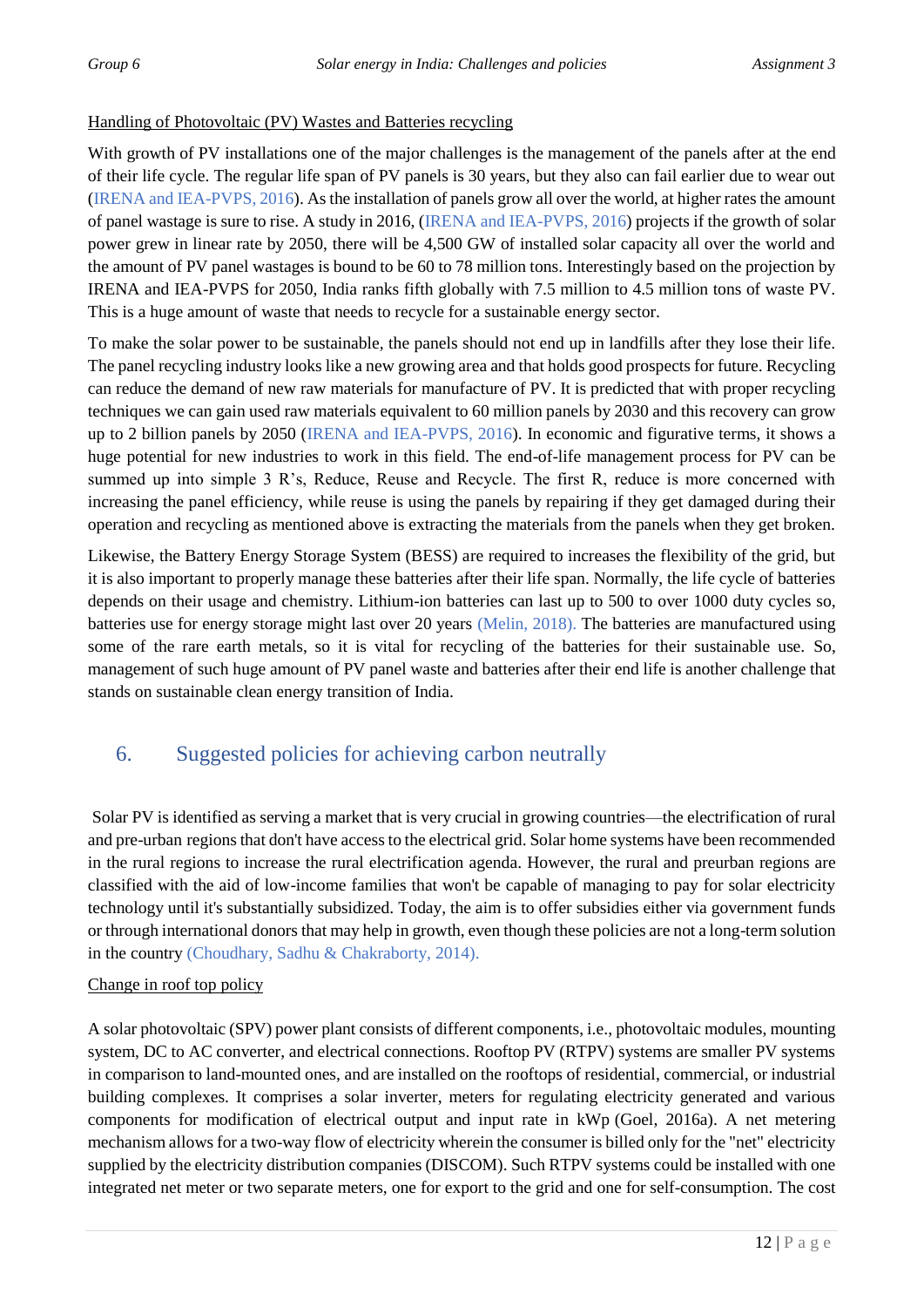is high, but with some financial support provided by the state to promote their use, such systems are considered most appropriate for rural and remote areas. In the regions of power shortages, the performance reliability of non-grid RTPV can also be improved with at least 1 h of backup battery, which helps in bringing down the cost (Goel, 2016b).

To generate solar power by installing solar panels on the roofs of houses, the Ministry of New and Renewable Energy, Government of India is implementing the Grid-connected Rooftop Solar Scheme (Phase-II). Under this scheme, the ministry is providing a 40% subsidy for the first 3 kW and a 20% subsidy beyond 3 kW and up to 10 kW. The scheme is being implemented in the states by local DISCOMs. This scheme is being implemented in the state only by DISCOMs. The DISCOMs have empanelled vendors through a bidding process and have decided rates for setting up a rooftop solar plant. The solar panels and other equipment to be installed by the empanelled vendors shall be as per the standards and specifications of the Ministry and shall also include 5-year maintenance of the rooftop solar plant by the vendor. It has also been brought to the notice of the Ministry that some vendors are charging more than the rates decided by DISCOMs for domestic consumers, which is incorrect. Consumers are advised to pay only according to the rates decided by DISCOMs. This leads to the same positive trend for rooftop solar capacity addition. The average of all the responses indicates an estimated rooftop capacity of +14 GW by 2022. Rapidly falling costs and government efforts to boost demand in the public sector have improved growth prospects in this market (MoP,2021).

#### Efficient Land use for solar installation

The availability of land per capita is low in India. Dedicating land near substations for the exclusive installation of solar cells may have to compete with other land-required necessities. The land issue was the most discussed issue among developers. Each state has its own process for acquiring land. The state of Gujarat gave developers the freedom to choose based on their criteria (the types of land they needed), but the state of Rajasthan selected government waste land for solar power development and allotted it to various developers. It can take anywhere between six and twelve months to acquire land in some states, sometimes even longer. As far as infrastructure issues are concerned, half of developers said land was the most important barrier (Anon, 2021).

Along with large-scale electricity generation and localised generation using rooftop PV plants, floating PV plants are also being considered to address certain issues pertaining to PV electricity generation (Raina & Sinha, 2019). With large bodies of water surrounding India and several rivers flowing within its borders, floating PV can and should be utilized to increase the PV installed capacity in the country. Floating PV not only helps overcome the land unavailability; it also provides an easy solution to the temperature rise problem in PV with the flow of water acting as a natural coolant, hence providing a higher energy output. Floating PV plants can be installed on dams, which would help in increasing the energy generating capacity of that hydro power plant (Na & Kim, 2019). The natural flow of water over the floating PV plants can help clean the panels of any dust that would otherwise cause shading of the panel, reducing its conversion efficiency. While the abundance of water bodies around the country can help facilitate solar PV installations, the lack of water in regions where most of the PV plants are located causes a major problem as regular cleaning and maintenance is not possible.

#### Policies to facilitate rapid development of Battery energy storage systems

For efficient integration of solar power into the existing grid necessary policies to ease development of storage systems will be required. India can take necessary lessons from countries like Korea, China, United States, Germany, and Australia. A policy review paper on Indian energy storage system by (Goldar and Singhal, 2021) provides some useful suggestions to future storage policies that India can adopt that has been successful in other countries. As India lacks the required mineral reserves for battery manufacturing new policies that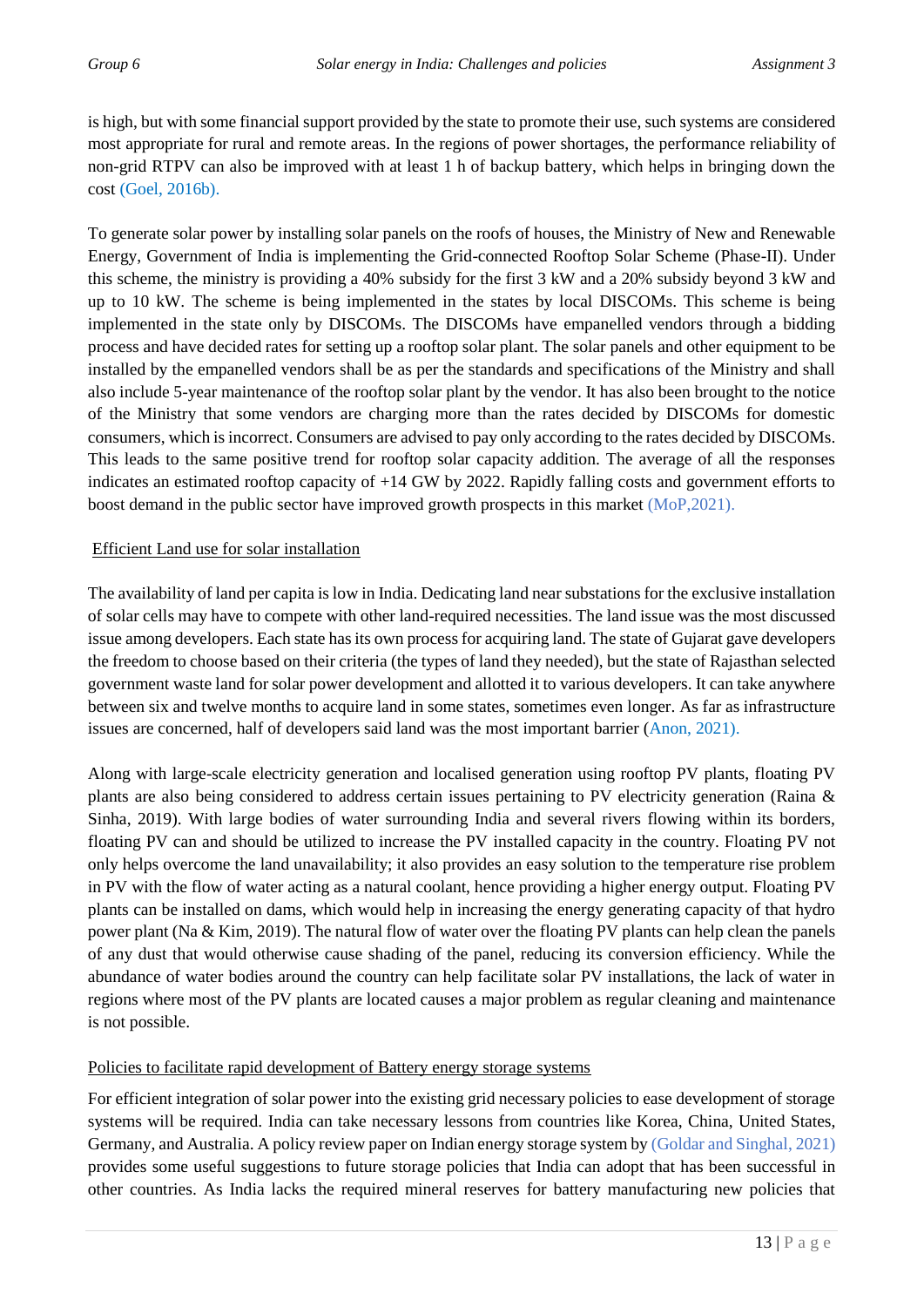support a strong supply chain system should be developed. Based on above Table 1 it can be easily predicted that India is booming market for grid storage systems plus with rise in Electric Vehicles (EV) the demand for batteries is certain to rise in India. Presently, India is importing batteries form other countries mainly China, the recent tenders to set up 50 GW battery manufacturing bases with 50 USD billion investment is positive step to minimize the imports (Jyoti Gulia and Jain, 2019). Realizing the market potential and strategic location of India, the national and international manufacturers are increasing the battery production capacity in India (Jyoti Gulia and Jain, 2019). This positive momentum of market must be protected by the Indian government through correct plans and policies. India can utilize its relations with African and South American countries for smooth trading of raw materials. Learning from the United States, an industry alliance like US Energy Storage Association should be created. This enables different stake holders to come together and discuss under a common canopy. Likewise, the legislation must be made favourable and encouraging to adapt Energy storage systems as in Korea, Germany, and states of US. There should be a long-term road map and vision from the side of government, that encourages the growth of Energy storage systems in India.

#### Management of PV waste

The rate of recycling process can be made effective with proper policies from the government. India requires strong legislation to ensure that the panels do not end up in landfills. However, currently only European Union (EU) has proper policies for recycling of the PV waste. The EU have a regulatory called Waste from Electrical and Electronic Equipment (WEEE) directive which mandates the recycling of PV panels (Clyncke *et al.*, 2014). Based on this legislation Germany has an efficient recycling process. So, Germany is the first market to make profit by end of cycle recycling of PV (IRENA and IEA-PVPS, 2016). The UK is a young growing market in comparison to Germany. It has made laws making the producers responsible for recycling their PV.

In case of India, the significant growth of solar power installations started from 2016. So, the amount of PV waste in India is not seen in considerable amount (Clyncke *et al.*, 2014). A report on PV waste management in India states, presently the country does not have specific policy for managing the PV waste. The existing policy seems ambiguous and current E-waste rules does not apply to PV product (IRENA and IEA-PVPS, 2016). Likewise, solar waste is not covered by the industrial waste rules as well. There is lack of a proper rule to regulative efficient collecting, transporting and recycling of PV panels. Hence, it is right time for Indian government to make proper plans to manage this huge amount of waste.

#### Opportunities and Infrastructures for Batteries recycling

Currently, Indian government has rules for recycling of lead acid batteries because these batteries have environmental as well as health impacts. There have been complications for implementing these rules, as per the information from various sources 85% of lead-acid batteries are recycled in India (Jyoti Gulia and Jain, 2019). The use of Lithium batteries in India is increasing for EV and energy storage, which calls for effective plans to recycle them. The Government of India announced it is working on policy for tax sops for recyclers and make the producers responsible for recycling of their products Extended Producer Responsibility (EPR) (Jyoti Gulia and Jain, 2019). The present E-wastage policy has no rules for safe disposal of recycling of batteries. There are some state based regulations, still ground implementation of these is not easy. Hence, the government needs to come up with clear policies and framework for encouraging the recycling of used batteries in India. The laws against land filling of batteries must be created, tax and subsidies can encourage recycling, reducing some cost. Making the producers or supplier responsible for their batteries through Extended Producer Responsibility (EPR) helps to bring in private sector investment and liability for battery recycling. So, to achieve carbon neutrality it is essential to draft policies to facilitate proper recycling of waste batteries.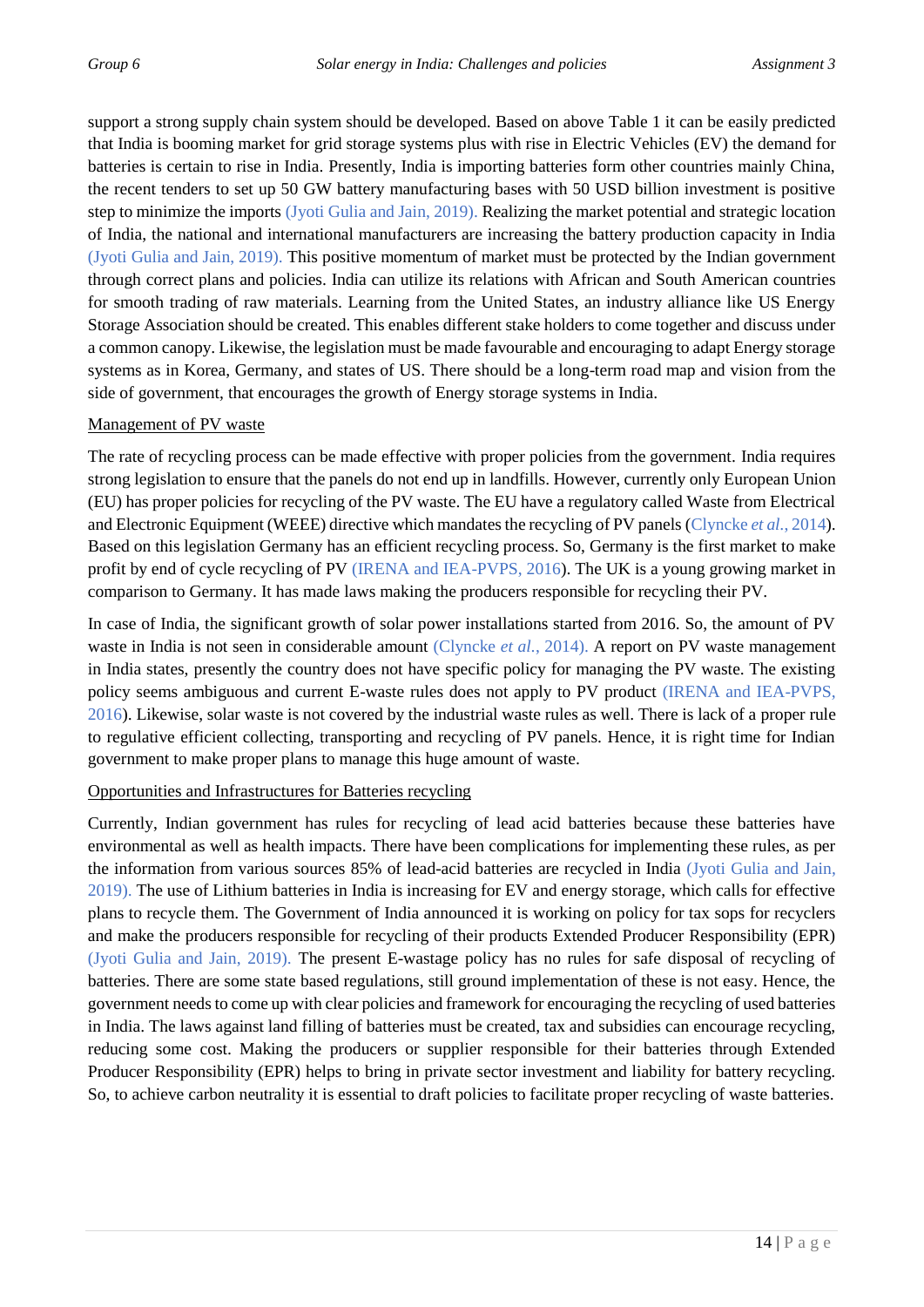## <span id="page-17-0"></span>7. Conclusion

The contribution of renewable energy has increased exponentially in the previous couple decades. India's policies play a significant part in that. The current energy market is dominated by coal and India imports around 30% of its coal requirements but the future trends look promising and the country will be able be produce all of its power requirement within the next decade. Solar energy will play a significant role in adhering to this trend. The reference models predict that India can become energy sufficient in the time domain 2025 to 2030 by eliminating its coal import requirement. This energy deficit will be contained by the increasing share of renewables in India. In order to facilitate this transition, significant action is required in policies, economics and technology.

It is very important to make this transition sustainably, with proper plan to overcome different economic barriers, land constraints, technical difficulties and waste management issues. With technological advances also are required to help meet the targets of solar PV installations. With the correct policy implementation and proper financial schemes to address the issue of funding for PV installations, solar energy generation can accelerate the development process in India. The Indian government should create future policies towards the more solar power energy and regulations for panels and batteries recycling. In addition to that, the power storage facilities should be created for increased solar power integration in the grid without disturbing the stability. So, the way to go forward is to identify current problems that the solar market faces and drafting the future policies measures to combat these drawbacks with sustainable solutions.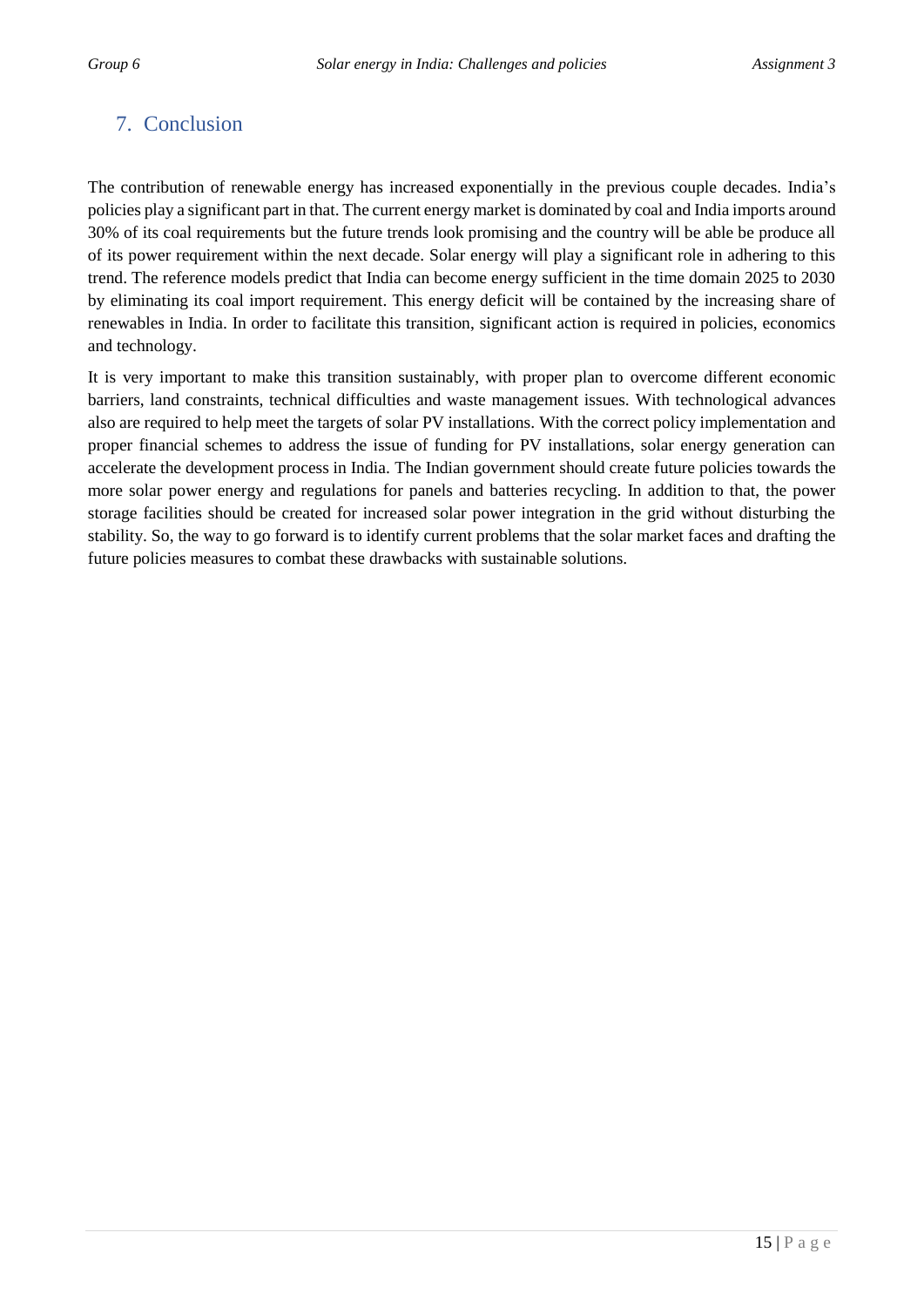## <span id="page-18-0"></span>8. Appendix

BESS: Battery Energy Storage Systems CIL: Coal India Limited COP: Conference of Parties CSP: Concentrated Solar Panels DISCOMs: Electricity Distribution Companies EPR: Extended Producer Responsibility FIT: Feed in Tariffs GW: Gigawatts, 1 GW = 109 Watts or 109 Joules/second GOI: Government of India IEA-PVPS: International Energy Agency- Photovoltaic Power Systems Program IESA: India Energy Storage Alliance IPCC: Intergovernmental Panel on Climate Change IREDA: Indian Renewable Energy Development Agency IRENA: International Renewable Energy Agency ISGF: India Smart Grid Forum JNNSM: Jawaharlal Nehru National Solar Energy Mission MNRE: Ministry of New and Renewable Energy Sources Mtoe: Mega tonnes of Oil equivalent NAPCC: National Action Plan for Climate Change NREL: National Renewable Energy Laboratory PV: Photovoltaic PPA: The Power Purchase Agreement RE: Renewable Energy RPO: Renewable Purchase Obligations RTPV: Roof Top Photovoltaics SCADA: Supervisory Control and Data Acquisition WEEE: Waste from Electrical and Electronic Equipment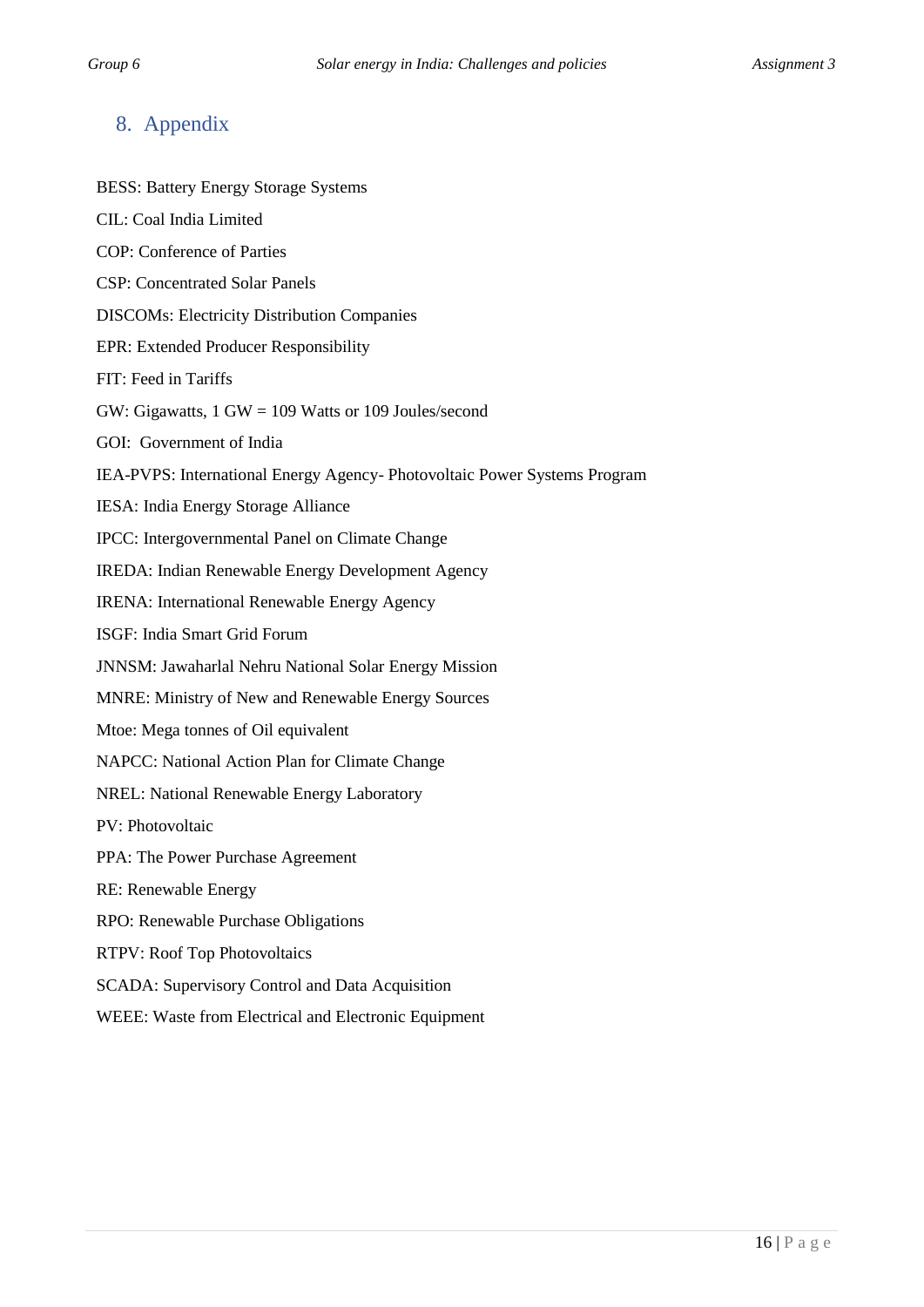## <span id="page-19-0"></span>9. References

Anon (2020) Solar energy policy of India: An overview. doi:10.17775/CSEEJPES.2020.03080. Annual report (2019). Available at: [https://www.mnre.gov.in/.](https://www.mnre.gov.in/)

Arvizu, D. et al. (2012) Renewable Energy Sources and Climate Change Mitigation Special Report of the Intergovernmental Panel on Climate Change.

Chernyakhovskiy, I. *et al.* (2021) *Energy Storage in South Asia: Understanding the Role of Grid-Connected Energy Storage in South Asia's Power Sector Transformation*. Available at: [www.nrel.gov/publications.](http://www.nrel.gov/publications) (Accessed: November 12, 2021).

Choudhary, R., Sadhu, P.K. & Chakraborty, S. (2014) Eminent Economic Policies & Dominant Barriers of Solar Energy in India. *International Journal of Engineering Research*. 3 (3), 7. Clyncke, J. *et al.* (2014) *PV WASTE MANAGEMENT IN INDIA*.

Colthorpe, A. (2021) "'The story of renewables in India is incomplete without energy storage' - Energy Storage News," 23 September. Available at: [https://www.energy-storage.news/the-story-of-renewables-in-india-is](https://www.energy-storage.news/the-story-of-renewables-in-india-is-incomplete-without-energy-storage/)[incomplete-without-energy-storage/](https://www.energy-storage.news/the-story-of-renewables-in-india-is-incomplete-without-energy-storage/)

Creutzig, F., Agoston, P., Goldschmidt, J. C., Luderer, G., Nemet, G., & Pietzcker, R. C. (2017). The underestimated potential of solar energy to mitigate climate change. Nature Energy, 2(9), 17140. <https://doi.org/10.1038/nenergy.2017.140>

Deb, K. and Appleby, P., 2015, July. India's primary energy evolution: Past trends and future prospects. In India policy forum July (pp. 14-15).

de la Rue du Can, S. et al. (2019) 'Modeling India's energy future using a bottom-up approach', Applied Energy, 238(January), pp. 1108–1125. doi: 10.1016/j.apenergy.2019.01.065.

Denholm, P. *et al.* (2013) "Overgeneration from Solar Energy in California: A Field Guide to the Duck Chart." Available at: [www.nrel.gov/publications.](http://www.nrel.gov/publications) (Accessed: November 11, 2021).

Elavarasan, R. M. et al. (2020) 'A Comprehensive Review on Renewable Energy Development, Challenges, and Policies of Leading Indian States with an International Perspective', IEEE Access, 8, pp. 74432–74457. doi: 10.1109/ACCESS.2020.2988011.

Environmental Impacts of Solar Power | Union of Concerned Scientists (2013). Available at: https://www.ucsusa.org/resources/environmental-impacts-solar-power#references (Accessed: November 27, 2021).

Fthenakis, V.M., Kim, H.C. and Alsema, E. (2008) "Emissions from Photovoltaic Life Cycles," Environmental Science & Technology, 42(6), pp. 2168–2174. doi:10.1021/es071763q.

Goel, M. (2016) 'Solar rooftop in India: Policies, challenges and outlook', *Green Energy & Environment*, 1(2), pp. 129–137. doi:10.1016/j.gee.2016.08.003.

IEA (2020) Coal 2020: Analysis and forecast to 2025 - India Environment Portal | News, reports, documents, blogs, data, analysis on environment & development | India, South Asia. 2020. <http://www.indiaenvironmentportal.org.in/content/469357/coal-2020-analysis-and-forecast-to-2025/>

Goldar, A. and Singhal, C. (2021) "Energy Storage System and Energy Security: G20 Experiences and Opportunities." Available at: https://think-asia.org/handle/11540/13643 (Accessed: November 27, 2021).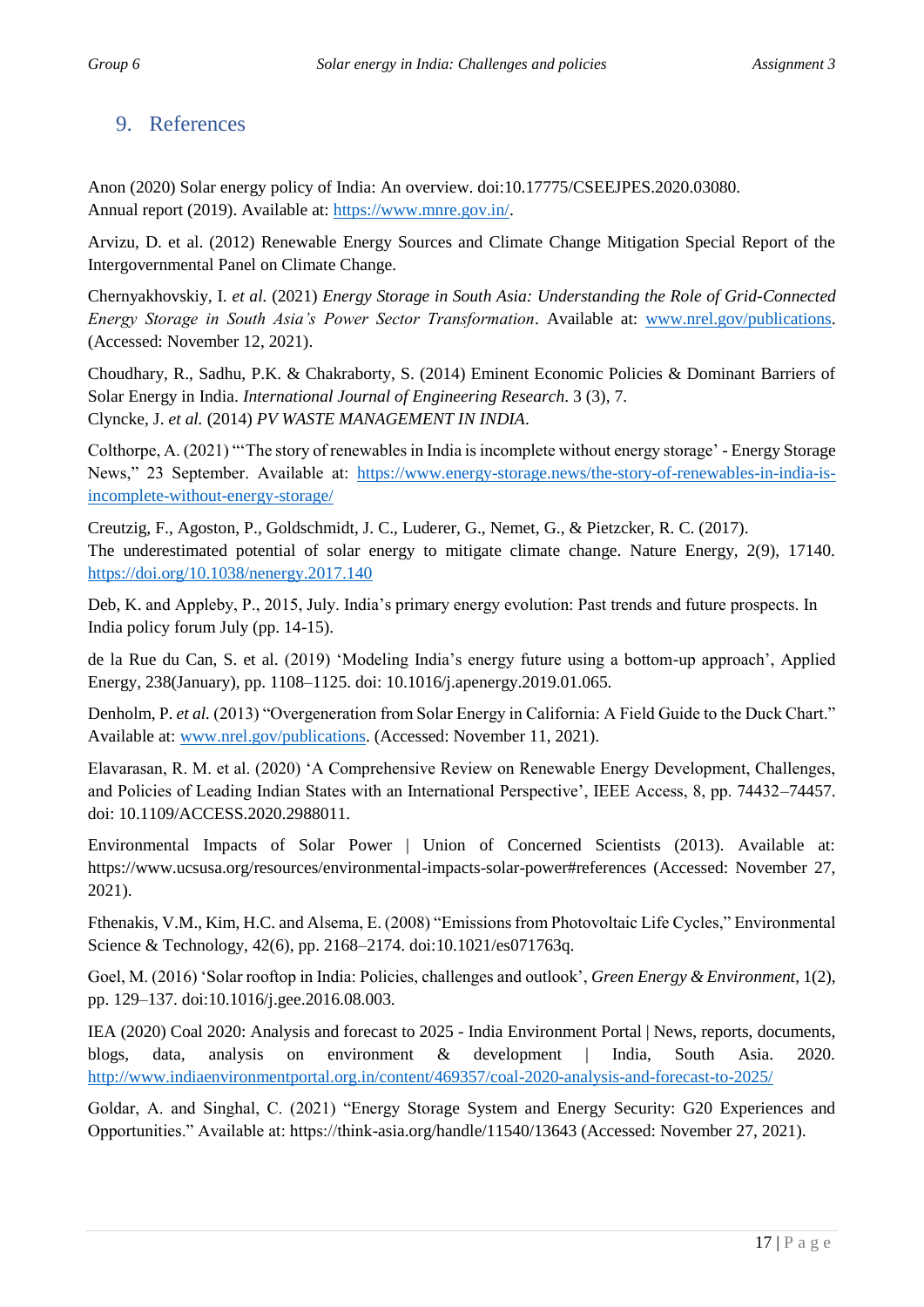IEA (2021) India Energy Outlook 2021 – Analysis. 2021. IEA. [https://www.iea.org/reports/india-energy](https://www.iea.org/reports/india-energy-outlook-2021)[outlook-2021](https://www.iea.org/reports/india-energy-outlook-2021)

IPCC (2019). Chapter 2: Mitigation pathways compatible with 1.5°C in the context of sustainable development. IPCC [https://www.ipcc.ch/report/sr15/mitigation-pathways-compa tible-with-1-5c-in-the](https://www.ipcc.ch/report/sr15/mitigation-pathways-compa%20tible-with-1-5c-in-the-context-of-sustainable-4-development/)[context-of-sustainable-4-development/](https://www.ipcc.ch/report/sr15/mitigation-pathways-compa%20tible-with-1-5c-in-the-context-of-sustainable-4-development/)

IRENA and IEA-PVPS (2016) *End-of-Life Management Solar Photovoltaic Panels*.

India Smart Grid Forum (2019) Energy Storage System Roadmap for India: 2019-2032. Delhi.

Jyoti Gulia and Jain, S. (2019) Recycling of Lithium-ion batteries in India-\$1,000 million opportunity. Available at: [www.jmkresearch.com.](http://www.jmkresearch.com/)

khanna Ashish (2010) *REPORT ON BARRIERS FOR SOLAR POWER DEVELOPMENT IN INDIA*.p.33.

Malik, A., Bertram, C., Despres, J., Emmerling, J., Fujimori, S., Garg, A., Kriegler, E., Luderer, G., Mathur, R., Roelfsema, M., Shekhar, S., Vishwanathan, S. & Vrontisi, Z. (2020) Reducing stranded assets through early action in the Indian power sector. Environmental Research Letters. 15 (9), 094091. doi:10.1088/1748- 9326/ab8033.

Melin, H.E. (2018) "The lithium-ion battery end-of-life market–A baseline study," in World Economic Forum: Cologny, Switzerland, pp. 1–11.

MOSPI (2021) ENERGY STATISTICS. Available at: [www.mospi.gov.inwww.mospi.gov.in.](http://www.mospi.gov.inwww.mospi.gov.in/)

Ministry of Coal (2020) Year End Review 2020- Ministry of Coal. 2020. <https://pib.gov.in/Pressreleaseshare.aspx?PRID=1685058>

Montrone, L., Ohlendorf, N. and Chandra, R. (2021) 'The political economy of coal in India – Evidence from expert interviews', Energy for Sustainable Development, 61, pp. 230–240. doi: 10.1016/j.esd.2021.02.003.

MoP. 2019. Central Electricity Authority and Ministry of Power. Data from http://cea.nic.in and MERIT, http://meritindia.in/, see the files Data-and-Codes.xlsx and Appendix for detailed sources.

MOSPI (2021) *ENERGY STATISTICS*. Available at: www.mospi.gov.inwww.mospi.gov.in.

Na, M.-S. & Kim, and J.-O. (2019) Reliability Evaluation of Micro-grids Containing PV System and Hydropower Plant. *Energies*. 12 (3), 343. doi:10.3390/en12030343.

Nandal, V., Kumar, R. and Singh, S.K. (2019) 'Barriers identification and analysis of solar power implementation in Indian thermal power plants: An Interpretative Structural Modeling approach', *Renewable and Sustainable Energy Reviews*, 114, p. 109330. doi:10.1016/j.rser.2019.109330.

Pehl, M. *et al.* (2017) "Understanding future emissions from low-carbon power systems by integration of lifecycle assessment and integrated energy modelling," *Nature Energy*, 2(12), pp. 939–945. doi:10.1038/s41560- 017-0032-9.

Raina, G. and Sinha, S. (2019) 'Outlook on the Indian scenario of solar energy strategies: Policies and challenges', Energy Strategy Reviews, 24(February), pp. 331–341. doi: 10.1016/j.esr.2019.04.005.

Rathore, P.K.S. (2018) Solar power utility sector in india\_ Challenges and opportunities. *Renewable and Sustainable Energy Reviews*. 11.

Shearer, C., Myllyvirta, L., Yu, A., Aitken, G., Mathew-Shah, N., Dallos, G. & Nace, T. (2020) Boom and Bust 2020. https://globalenergymonitor.org/report/boom-and-bust-2020/.

Tarai, R.K. and Kale, P. (2018) 'Solar PV policy framework of Indian States: Overview, pitfalls, challenges, and improvements', Renewable Energy Focus, 26, pp. 46–57. doi:10.1016/j.ref.2018.07.001.